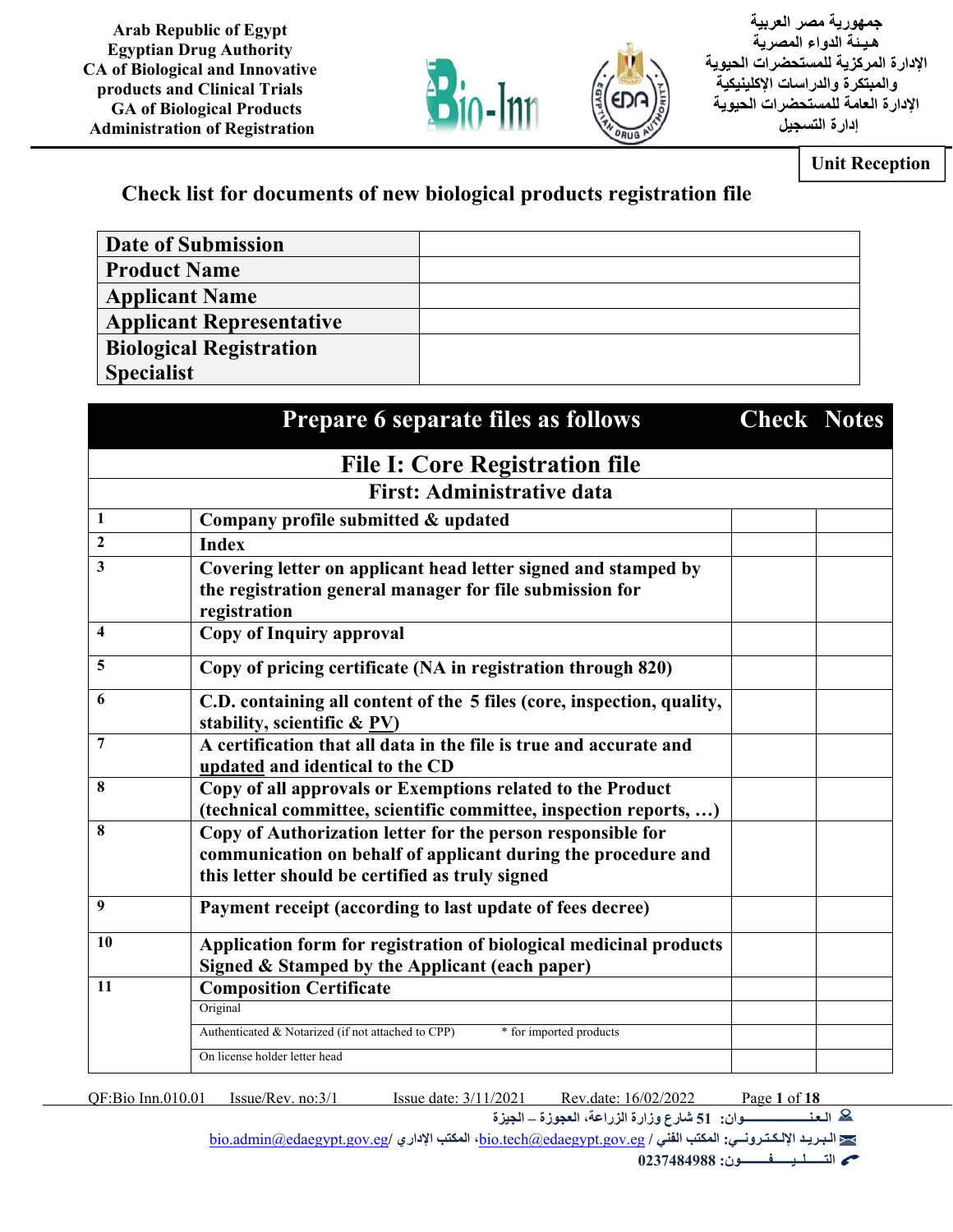



 **جمهورية مصر العربية هـيـ ئة الدواء المصرية الإدارة المركزية للمستحضرات الحيوية والمبتكرة والدراسات الإكلينيكية الإدارة العامة للمستحضرات الحيوية إدارة التسجيل**

### **Unit Reception**

| Trade name of the product is specified<br>Dosage form of the product is specified<br>Active ingredient (s) with its (their) quantity (ies) per unit dose is (are) specified<br>inactive ingredient (s) with its (their) quantity (ies) per unit dose is (are) specified<br>Specifications of Active & inactive ingredients are mentioned (e.g. in house specification, USP, EU, JP<br>,British pharmacopeia)<br>The overage should be mentioned<br>Identical to CPP & CTD<br>API name is specified (the INN, scientific, pharmacopoeia, common name accompanied by its salt or<br>hydrate form (if any))<br>For Imported products: CPP issued by Competent Authorities in<br>12<br><b>Country of Origin</b><br>Original<br>Authenticated from Embassy<br>Valid<br>The Arab Republic of Egypt is mentioned as Importing Country<br>Number of product license is specified<br>Date of issue is specified<br>Dosage form (s) and Strength (s) are specified.<br>License Holder (address, city, country) is specified<br>Role of License Holder is specified<br>Manufacturer of solvent should be mentioned (if different from manufacturer of the finished product)<br>Product marketed in the COO<br>Manufacturing sites involved in the manufacturing of the product should be mentioned with its role<br>(Finished product, Primary Packager, Secondary Packager, Batch releaser, Solvent manufacturer)<br>Good Manufacturing Practice (GMP) of the manufacturer is specified<br>Pack Presentation and pack size(s) of the Product is (are) specified (could be as an attachment)<br>Active Ingredient(s) by its salt or hydrate form (if any) with its (their) quantity (ies) per unit dose is (are)<br>specified<br>Inactive Ingredient(s) with its (their) quantity (ies) per unit dose is (are) specified (could be as an<br>attachment)<br>Shelf-life of the Product is specified (could be as an attachment)<br>Storage Conditions of the Product is specified (could be as an attachment)<br>SPC or package insert of the product (could be as an attachment)<br>If the Name of the product may change in Egypt, copy of CPP from any reference country with the name<br>targeted to be in Egypt should be submitted (technical committee decision on 22/5/2014).<br>GMP of all the manufacturers involved in the production<br>13<br>process<br>(Manufacturer of active substance, Manufacturer of finished, Manufacturer of solvent, primary<br>packager, Secondary packager and Batch Releaser)<br>Authenticated (From Embassy) original or true copy (authentication on the certificate)<br>Valid<br>QF:Bio Inn.010.01<br>Issue/Rev. no:3/1<br>Issue date: 3/11/2021<br>Rev.date: 16/02/2022<br>Page $2$ of $18$ | Signed & Stamped by the license holder |  |
|-----------------------------------------------------------------------------------------------------------------------------------------------------------------------------------------------------------------------------------------------------------------------------------------------------------------------------------------------------------------------------------------------------------------------------------------------------------------------------------------------------------------------------------------------------------------------------------------------------------------------------------------------------------------------------------------------------------------------------------------------------------------------------------------------------------------------------------------------------------------------------------------------------------------------------------------------------------------------------------------------------------------------------------------------------------------------------------------------------------------------------------------------------------------------------------------------------------------------------------------------------------------------------------------------------------------------------------------------------------------------------------------------------------------------------------------------------------------------------------------------------------------------------------------------------------------------------------------------------------------------------------------------------------------------------------------------------------------------------------------------------------------------------------------------------------------------------------------------------------------------------------------------------------------------------------------------------------------------------------------------------------------------------------------------------------------------------------------------------------------------------------------------------------------------------------------------------------------------------------------------------------------------------------------------------------------------------------------------------------------------------------------------------------------------------------------------------------------------------------------------------------------------------------------------------------------------------------------------------------------------------------------------------------------------------------------------------------------------------|----------------------------------------|--|
|                                                                                                                                                                                                                                                                                                                                                                                                                                                                                                                                                                                                                                                                                                                                                                                                                                                                                                                                                                                                                                                                                                                                                                                                                                                                                                                                                                                                                                                                                                                                                                                                                                                                                                                                                                                                                                                                                                                                                                                                                                                                                                                                                                                                                                                                                                                                                                                                                                                                                                                                                                                                                                                                                                                             |                                        |  |
|                                                                                                                                                                                                                                                                                                                                                                                                                                                                                                                                                                                                                                                                                                                                                                                                                                                                                                                                                                                                                                                                                                                                                                                                                                                                                                                                                                                                                                                                                                                                                                                                                                                                                                                                                                                                                                                                                                                                                                                                                                                                                                                                                                                                                                                                                                                                                                                                                                                                                                                                                                                                                                                                                                                             |                                        |  |
|                                                                                                                                                                                                                                                                                                                                                                                                                                                                                                                                                                                                                                                                                                                                                                                                                                                                                                                                                                                                                                                                                                                                                                                                                                                                                                                                                                                                                                                                                                                                                                                                                                                                                                                                                                                                                                                                                                                                                                                                                                                                                                                                                                                                                                                                                                                                                                                                                                                                                                                                                                                                                                                                                                                             |                                        |  |
|                                                                                                                                                                                                                                                                                                                                                                                                                                                                                                                                                                                                                                                                                                                                                                                                                                                                                                                                                                                                                                                                                                                                                                                                                                                                                                                                                                                                                                                                                                                                                                                                                                                                                                                                                                                                                                                                                                                                                                                                                                                                                                                                                                                                                                                                                                                                                                                                                                                                                                                                                                                                                                                                                                                             |                                        |  |
|                                                                                                                                                                                                                                                                                                                                                                                                                                                                                                                                                                                                                                                                                                                                                                                                                                                                                                                                                                                                                                                                                                                                                                                                                                                                                                                                                                                                                                                                                                                                                                                                                                                                                                                                                                                                                                                                                                                                                                                                                                                                                                                                                                                                                                                                                                                                                                                                                                                                                                                                                                                                                                                                                                                             |                                        |  |
|                                                                                                                                                                                                                                                                                                                                                                                                                                                                                                                                                                                                                                                                                                                                                                                                                                                                                                                                                                                                                                                                                                                                                                                                                                                                                                                                                                                                                                                                                                                                                                                                                                                                                                                                                                                                                                                                                                                                                                                                                                                                                                                                                                                                                                                                                                                                                                                                                                                                                                                                                                                                                                                                                                                             |                                        |  |
|                                                                                                                                                                                                                                                                                                                                                                                                                                                                                                                                                                                                                                                                                                                                                                                                                                                                                                                                                                                                                                                                                                                                                                                                                                                                                                                                                                                                                                                                                                                                                                                                                                                                                                                                                                                                                                                                                                                                                                                                                                                                                                                                                                                                                                                                                                                                                                                                                                                                                                                                                                                                                                                                                                                             |                                        |  |
|                                                                                                                                                                                                                                                                                                                                                                                                                                                                                                                                                                                                                                                                                                                                                                                                                                                                                                                                                                                                                                                                                                                                                                                                                                                                                                                                                                                                                                                                                                                                                                                                                                                                                                                                                                                                                                                                                                                                                                                                                                                                                                                                                                                                                                                                                                                                                                                                                                                                                                                                                                                                                                                                                                                             |                                        |  |
|                                                                                                                                                                                                                                                                                                                                                                                                                                                                                                                                                                                                                                                                                                                                                                                                                                                                                                                                                                                                                                                                                                                                                                                                                                                                                                                                                                                                                                                                                                                                                                                                                                                                                                                                                                                                                                                                                                                                                                                                                                                                                                                                                                                                                                                                                                                                                                                                                                                                                                                                                                                                                                                                                                                             |                                        |  |
|                                                                                                                                                                                                                                                                                                                                                                                                                                                                                                                                                                                                                                                                                                                                                                                                                                                                                                                                                                                                                                                                                                                                                                                                                                                                                                                                                                                                                                                                                                                                                                                                                                                                                                                                                                                                                                                                                                                                                                                                                                                                                                                                                                                                                                                                                                                                                                                                                                                                                                                                                                                                                                                                                                                             |                                        |  |
|                                                                                                                                                                                                                                                                                                                                                                                                                                                                                                                                                                                                                                                                                                                                                                                                                                                                                                                                                                                                                                                                                                                                                                                                                                                                                                                                                                                                                                                                                                                                                                                                                                                                                                                                                                                                                                                                                                                                                                                                                                                                                                                                                                                                                                                                                                                                                                                                                                                                                                                                                                                                                                                                                                                             |                                        |  |
|                                                                                                                                                                                                                                                                                                                                                                                                                                                                                                                                                                                                                                                                                                                                                                                                                                                                                                                                                                                                                                                                                                                                                                                                                                                                                                                                                                                                                                                                                                                                                                                                                                                                                                                                                                                                                                                                                                                                                                                                                                                                                                                                                                                                                                                                                                                                                                                                                                                                                                                                                                                                                                                                                                                             |                                        |  |
|                                                                                                                                                                                                                                                                                                                                                                                                                                                                                                                                                                                                                                                                                                                                                                                                                                                                                                                                                                                                                                                                                                                                                                                                                                                                                                                                                                                                                                                                                                                                                                                                                                                                                                                                                                                                                                                                                                                                                                                                                                                                                                                                                                                                                                                                                                                                                                                                                                                                                                                                                                                                                                                                                                                             |                                        |  |
|                                                                                                                                                                                                                                                                                                                                                                                                                                                                                                                                                                                                                                                                                                                                                                                                                                                                                                                                                                                                                                                                                                                                                                                                                                                                                                                                                                                                                                                                                                                                                                                                                                                                                                                                                                                                                                                                                                                                                                                                                                                                                                                                                                                                                                                                                                                                                                                                                                                                                                                                                                                                                                                                                                                             |                                        |  |
|                                                                                                                                                                                                                                                                                                                                                                                                                                                                                                                                                                                                                                                                                                                                                                                                                                                                                                                                                                                                                                                                                                                                                                                                                                                                                                                                                                                                                                                                                                                                                                                                                                                                                                                                                                                                                                                                                                                                                                                                                                                                                                                                                                                                                                                                                                                                                                                                                                                                                                                                                                                                                                                                                                                             |                                        |  |
|                                                                                                                                                                                                                                                                                                                                                                                                                                                                                                                                                                                                                                                                                                                                                                                                                                                                                                                                                                                                                                                                                                                                                                                                                                                                                                                                                                                                                                                                                                                                                                                                                                                                                                                                                                                                                                                                                                                                                                                                                                                                                                                                                                                                                                                                                                                                                                                                                                                                                                                                                                                                                                                                                                                             |                                        |  |
|                                                                                                                                                                                                                                                                                                                                                                                                                                                                                                                                                                                                                                                                                                                                                                                                                                                                                                                                                                                                                                                                                                                                                                                                                                                                                                                                                                                                                                                                                                                                                                                                                                                                                                                                                                                                                                                                                                                                                                                                                                                                                                                                                                                                                                                                                                                                                                                                                                                                                                                                                                                                                                                                                                                             |                                        |  |
|                                                                                                                                                                                                                                                                                                                                                                                                                                                                                                                                                                                                                                                                                                                                                                                                                                                                                                                                                                                                                                                                                                                                                                                                                                                                                                                                                                                                                                                                                                                                                                                                                                                                                                                                                                                                                                                                                                                                                                                                                                                                                                                                                                                                                                                                                                                                                                                                                                                                                                                                                                                                                                                                                                                             |                                        |  |
|                                                                                                                                                                                                                                                                                                                                                                                                                                                                                                                                                                                                                                                                                                                                                                                                                                                                                                                                                                                                                                                                                                                                                                                                                                                                                                                                                                                                                                                                                                                                                                                                                                                                                                                                                                                                                                                                                                                                                                                                                                                                                                                                                                                                                                                                                                                                                                                                                                                                                                                                                                                                                                                                                                                             |                                        |  |
|                                                                                                                                                                                                                                                                                                                                                                                                                                                                                                                                                                                                                                                                                                                                                                                                                                                                                                                                                                                                                                                                                                                                                                                                                                                                                                                                                                                                                                                                                                                                                                                                                                                                                                                                                                                                                                                                                                                                                                                                                                                                                                                                                                                                                                                                                                                                                                                                                                                                                                                                                                                                                                                                                                                             |                                        |  |
|                                                                                                                                                                                                                                                                                                                                                                                                                                                                                                                                                                                                                                                                                                                                                                                                                                                                                                                                                                                                                                                                                                                                                                                                                                                                                                                                                                                                                                                                                                                                                                                                                                                                                                                                                                                                                                                                                                                                                                                                                                                                                                                                                                                                                                                                                                                                                                                                                                                                                                                                                                                                                                                                                                                             |                                        |  |
|                                                                                                                                                                                                                                                                                                                                                                                                                                                                                                                                                                                                                                                                                                                                                                                                                                                                                                                                                                                                                                                                                                                                                                                                                                                                                                                                                                                                                                                                                                                                                                                                                                                                                                                                                                                                                                                                                                                                                                                                                                                                                                                                                                                                                                                                                                                                                                                                                                                                                                                                                                                                                                                                                                                             |                                        |  |
|                                                                                                                                                                                                                                                                                                                                                                                                                                                                                                                                                                                                                                                                                                                                                                                                                                                                                                                                                                                                                                                                                                                                                                                                                                                                                                                                                                                                                                                                                                                                                                                                                                                                                                                                                                                                                                                                                                                                                                                                                                                                                                                                                                                                                                                                                                                                                                                                                                                                                                                                                                                                                                                                                                                             |                                        |  |
|                                                                                                                                                                                                                                                                                                                                                                                                                                                                                                                                                                                                                                                                                                                                                                                                                                                                                                                                                                                                                                                                                                                                                                                                                                                                                                                                                                                                                                                                                                                                                                                                                                                                                                                                                                                                                                                                                                                                                                                                                                                                                                                                                                                                                                                                                                                                                                                                                                                                                                                                                                                                                                                                                                                             |                                        |  |
|                                                                                                                                                                                                                                                                                                                                                                                                                                                                                                                                                                                                                                                                                                                                                                                                                                                                                                                                                                                                                                                                                                                                                                                                                                                                                                                                                                                                                                                                                                                                                                                                                                                                                                                                                                                                                                                                                                                                                                                                                                                                                                                                                                                                                                                                                                                                                                                                                                                                                                                                                                                                                                                                                                                             |                                        |  |
|                                                                                                                                                                                                                                                                                                                                                                                                                                                                                                                                                                                                                                                                                                                                                                                                                                                                                                                                                                                                                                                                                                                                                                                                                                                                                                                                                                                                                                                                                                                                                                                                                                                                                                                                                                                                                                                                                                                                                                                                                                                                                                                                                                                                                                                                                                                                                                                                                                                                                                                                                                                                                                                                                                                             |                                        |  |
|                                                                                                                                                                                                                                                                                                                                                                                                                                                                                                                                                                                                                                                                                                                                                                                                                                                                                                                                                                                                                                                                                                                                                                                                                                                                                                                                                                                                                                                                                                                                                                                                                                                                                                                                                                                                                                                                                                                                                                                                                                                                                                                                                                                                                                                                                                                                                                                                                                                                                                                                                                                                                                                                                                                             |                                        |  |
|                                                                                                                                                                                                                                                                                                                                                                                                                                                                                                                                                                                                                                                                                                                                                                                                                                                                                                                                                                                                                                                                                                                                                                                                                                                                                                                                                                                                                                                                                                                                                                                                                                                                                                                                                                                                                                                                                                                                                                                                                                                                                                                                                                                                                                                                                                                                                                                                                                                                                                                                                                                                                                                                                                                             |                                        |  |
|                                                                                                                                                                                                                                                                                                                                                                                                                                                                                                                                                                                                                                                                                                                                                                                                                                                                                                                                                                                                                                                                                                                                                                                                                                                                                                                                                                                                                                                                                                                                                                                                                                                                                                                                                                                                                                                                                                                                                                                                                                                                                                                                                                                                                                                                                                                                                                                                                                                                                                                                                                                                                                                                                                                             |                                        |  |
|                                                                                                                                                                                                                                                                                                                                                                                                                                                                                                                                                                                                                                                                                                                                                                                                                                                                                                                                                                                                                                                                                                                                                                                                                                                                                                                                                                                                                                                                                                                                                                                                                                                                                                                                                                                                                                                                                                                                                                                                                                                                                                                                                                                                                                                                                                                                                                                                                                                                                                                                                                                                                                                                                                                             |                                        |  |
|                                                                                                                                                                                                                                                                                                                                                                                                                                                                                                                                                                                                                                                                                                                                                                                                                                                                                                                                                                                                                                                                                                                                                                                                                                                                                                                                                                                                                                                                                                                                                                                                                                                                                                                                                                                                                                                                                                                                                                                                                                                                                                                                                                                                                                                                                                                                                                                                                                                                                                                                                                                                                                                                                                                             |                                        |  |
|                                                                                                                                                                                                                                                                                                                                                                                                                                                                                                                                                                                                                                                                                                                                                                                                                                                                                                                                                                                                                                                                                                                                                                                                                                                                                                                                                                                                                                                                                                                                                                                                                                                                                                                                                                                                                                                                                                                                                                                                                                                                                                                                                                                                                                                                                                                                                                                                                                                                                                                                                                                                                                                                                                                             |                                        |  |
|                                                                                                                                                                                                                                                                                                                                                                                                                                                                                                                                                                                                                                                                                                                                                                                                                                                                                                                                                                                                                                                                                                                                                                                                                                                                                                                                                                                                                                                                                                                                                                                                                                                                                                                                                                                                                                                                                                                                                                                                                                                                                                                                                                                                                                                                                                                                                                                                                                                                                                                                                                                                                                                                                                                             |                                        |  |

**الـعـنـــــــــــــــــــــوان: 51 شارع وزارة الزراعة، العجوزة – الجيزة** 

bio.admin@edaegypt.gov.eg**/ الإداري المكتب ،**bio.tech@edaegypt.gov.eg **/ الفني المكتب :الإلـكـتـرونــي الـبـريـد**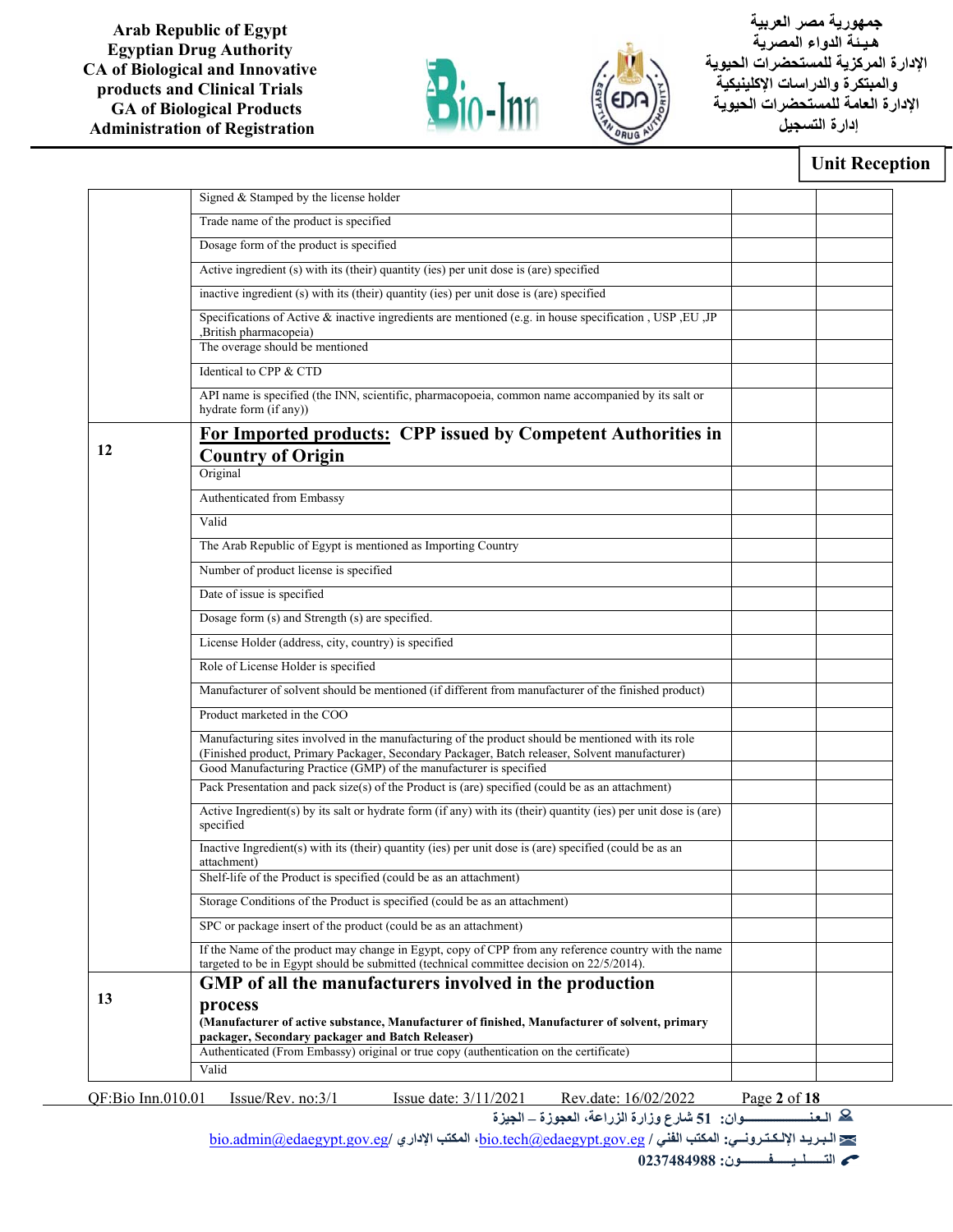



 **جمهورية مصر العربية هـيـ ئة الدواء المصرية الإدارة المركزية للمستحضرات الحيوية والمبتكرة والدراسات الإكلينيكية الإدارة العامة للمستحضرات الحيوية إدارة التسجيل**

## **Unit Reception**

|                   | The name of plant by its address should be specified                                                                                                                         |              |  |
|-------------------|------------------------------------------------------------------------------------------------------------------------------------------------------------------------------|--------------|--|
|                   | The date of the last inspection should be specified                                                                                                                          |              |  |
|                   | The invalidation date should be mentioned                                                                                                                                    |              |  |
|                   | The production lines are specified                                                                                                                                           |              |  |
| 14                | Copy of Manufacturing license for All manufacturing sites                                                                                                                    |              |  |
|                   | Valid                                                                                                                                                                        |              |  |
|                   | Authenticated (From Embassy) original or true copy (authentication on the certificate)                                                                                       |              |  |
|                   | The name of plant by its address should be specified                                                                                                                         |              |  |
|                   | The invalidation date should be mentioned                                                                                                                                    |              |  |
|                   | The production lines are specified                                                                                                                                           |              |  |
|                   | Issued from the health authority of the specified country                                                                                                                    |              |  |
| 15                | <b>TSE/BSE</b> free declaration for products contain animal-derived<br>materials used at any stage in the manufacturing                                                      |              |  |
|                   | Original letter from the company mentioning that Product is TSE free and mentioning Countries of<br>origin of source materials                                               |              |  |
| 16                | Certificate of suitability (applicable in case the presence of<br>animal materials susceptible to transmit TSE)                                                              |              |  |
|                   | if Not applicable: Supplier official declaration(s) stating the<br>safety of the substances used in the product manufacturing                                                |              |  |
| 17                | In cases of imported bulk products and packing in local                                                                                                                      |              |  |
|                   | <b>manufacturing site:</b> the packaging contract between the foreign                                                                                                        |              |  |
|                   | manufacturing company and the local packaging site should                                                                                                                    |              |  |
|                   | submitted                                                                                                                                                                    |              |  |
| 18                | In case of Toll manufacturing: the manufacturing contract                                                                                                                    |              |  |
|                   | specifying the intended product should be submitted should be                                                                                                                |              |  |
|                   | certified as truly signed                                                                                                                                                    |              |  |
| 19                | For Imported products: List of the countries where the product is                                                                                                            |              |  |
|                   | registered & marketed including trade name in each country &                                                                                                                 |              |  |
|                   | marketing status:<br>Should be notarized from the chamber of commerce or its equivalent in the country of origin and<br>certified from the Egyptian embassy abroad           |              |  |
|                   | Outer label of the Product (1 original pack and 7 layouts)                                                                                                                   |              |  |
|                   | Trade Name is typed in the same way and style (identical to the CPP, approved insert or SPC & stability                                                                      |              |  |
|                   | approval)<br>The Pharmaceutical dosage Form (identical to the CPP)                                                                                                           |              |  |
|                   | Composition of all inactive ingredients (as mentioned on the pack of the COO)                                                                                                |              |  |
| 20                | Active ingredients or generic name with their quantities or strengths are mentioned on the Outer pack<br>(identical to the CPP, approved insert or SPC & stability approval) |              |  |
|                   | Manufacturer of the finished product & solvent (if needed) with their address                                                                                                |              |  |
|                   | Route of administration (e.g.: IV, IM. SC, infusion)                                                                                                                         |              |  |
|                   | Concentration (with equivalence).                                                                                                                                            |              |  |
|                   | If the dosage form or the product is related to special population (infant, Children, adults), it should be<br>mentioned on the pack                                         |              |  |
| QF:Bio Inn.010.01 | Issue/Rev. no: $3/1$<br>Issue date: 3/11/2021<br>Rev.date: 16/02/2022                                                                                                        | Page 3 of 18 |  |

**الـعـنـــــــــــــــــــــوان: 51 شارع وزارة الزراعة، العجوزة – الجيزة** 

bio.admin@edaegypt.gov.eg**/ الإداري المكتب ،**bio.tech@edaegypt.gov.eg **/ الفني المكتب :الإلـكـتـرونــي الـبـريـد**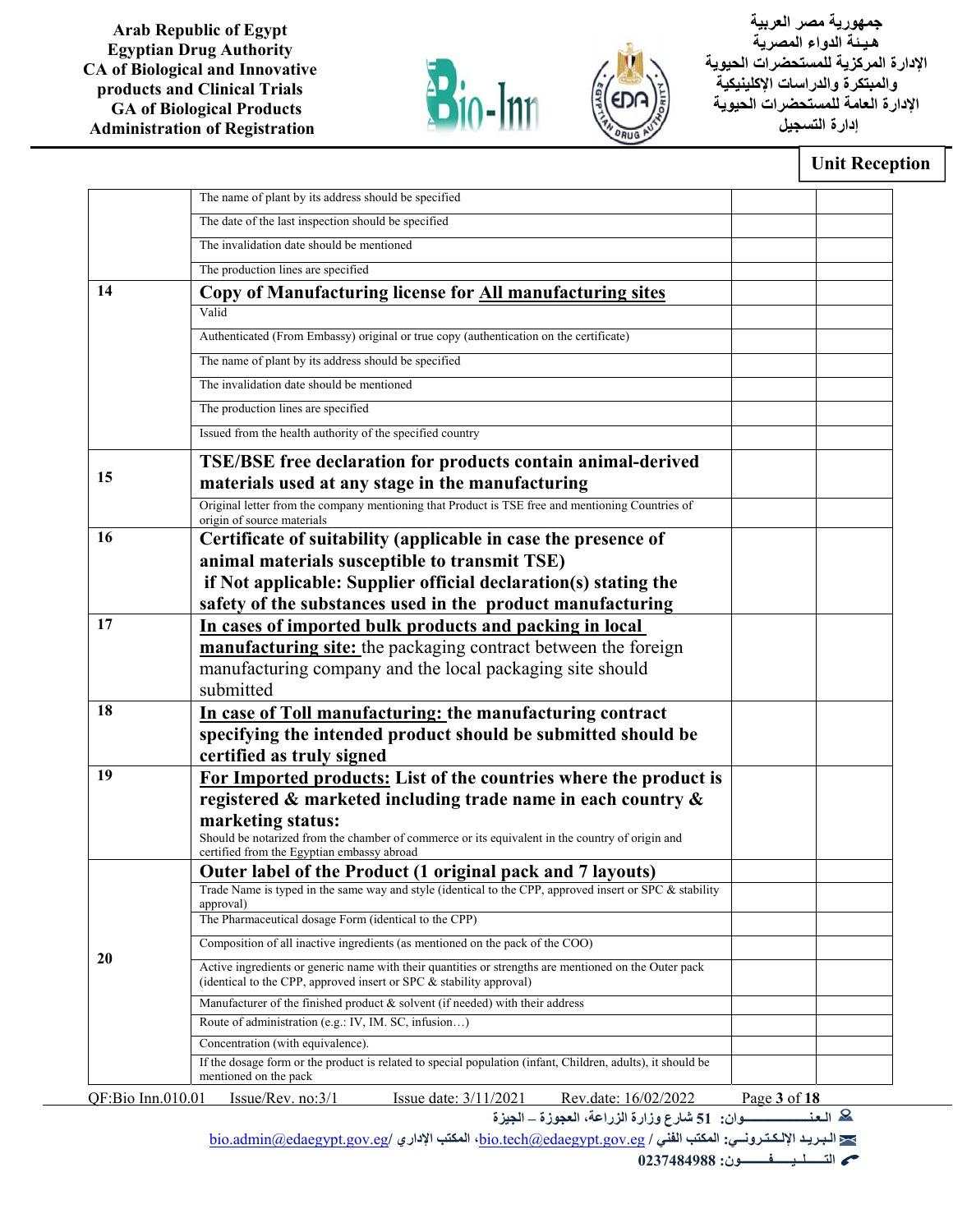



 **جمهورية مصر العربية هـيـ ئة الدواء المصرية الإدارة المركزية للمستحضرات الحيوية والمبتكرة والدراسات الإكلينيكية الإدارة العامة للمستحضرات الحيوية إدارة التسجيل**

#### **Unit Reception**

|    | Different concentration should have different printing color for easier identification                                                                                                                                                    |  |
|----|-------------------------------------------------------------------------------------------------------------------------------------------------------------------------------------------------------------------------------------------|--|
|    |                                                                                                                                                                                                                                           |  |
|    | Number of Units of the dosage form present in the container or inquiry approval (as pricing approval)                                                                                                                                     |  |
|    | Batch number is mentioned on the Outer pack                                                                                                                                                                                               |  |
|    | Manufacturing date is mentioned on the Outer pack                                                                                                                                                                                         |  |
|    | Expiry date is mentioned on the Outer pack                                                                                                                                                                                                |  |
|    | Storage conditions are mentioned on the Outer pack (as stability approval)                                                                                                                                                                |  |
|    | Warning for all drugs "Keep out of reach of children" must be mentioned / & In case of presence of<br>some ingredients (for exp.: Aspartame. Sunset yellow, Benzalkonium chloride, Benzyl alcohol and<br>others) they should be mentioned |  |
|    | English speaking pack (in addition to Arabic language in case of local products)                                                                                                                                                          |  |
| 21 | Inner Label of the product (1 original label and 7 layouts)                                                                                                                                                                               |  |
|    | The manufacturer and / or the license holder by their logo should be specified                                                                                                                                                            |  |
|    | The trade name                                                                                                                                                                                                                            |  |
|    | Generic Name with strength                                                                                                                                                                                                                |  |
|    | Batch number is specified                                                                                                                                                                                                                 |  |
|    | Manufacturing date is specified                                                                                                                                                                                                           |  |
|    | Expire date is specified                                                                                                                                                                                                                  |  |
| 22 | Official declaration (from scientific office or from manufacturer)                                                                                                                                                                        |  |
|    | stating the type of the submitted pack (COO pack, country-                                                                                                                                                                                |  |
|    | specific pack, international pack etc.) with differences                                                                                                                                                                                  |  |
| 23 | Official declaration stating the relationship between                                                                                                                                                                                     |  |
|    | Manufacturer, Importer and Distributor that Should be                                                                                                                                                                                     |  |
|    | notarized from the chamber of commerce or its equivalent in the                                                                                                                                                                           |  |
|    | country of origin and Authenticated from the Egyptian embassy                                                                                                                                                                             |  |
|    | abroad                                                                                                                                                                                                                                    |  |
| 24 | Copy of Agency or distribution contract that Should be notarized                                                                                                                                                                          |  |
|    | from the chamber of commerce or its equivalent in the country of                                                                                                                                                                          |  |
|    | origin and Authenticated from the Egyptian embassy abroad &                                                                                                                                                                               |  |
|    | submit original for review                                                                                                                                                                                                                |  |
| 25 | In case of imported bulk naked vial that manufactured abroad                                                                                                                                                                              |  |
|    | and packed locally, the following is required:                                                                                                                                                                                            |  |
|    | - Copy of packaging contract between the importing company $\&$                                                                                                                                                                           |  |
|    | local manufacturing                                                                                                                                                                                                                       |  |
|    | - Original Authorization letter from the abroad mother company                                                                                                                                                                            |  |
|    | to the importing for product registration and packaging with a                                                                                                                                                                            |  |
|    | local licensed packaging site (Should be notarized from the                                                                                                                                                                               |  |
|    | chamber of commerce or its equivalent in the country of origin                                                                                                                                                                            |  |
|    | and Authenticated from the Egyptian embassy abroad & submit                                                                                                                                                                               |  |
|    | original for review)                                                                                                                                                                                                                      |  |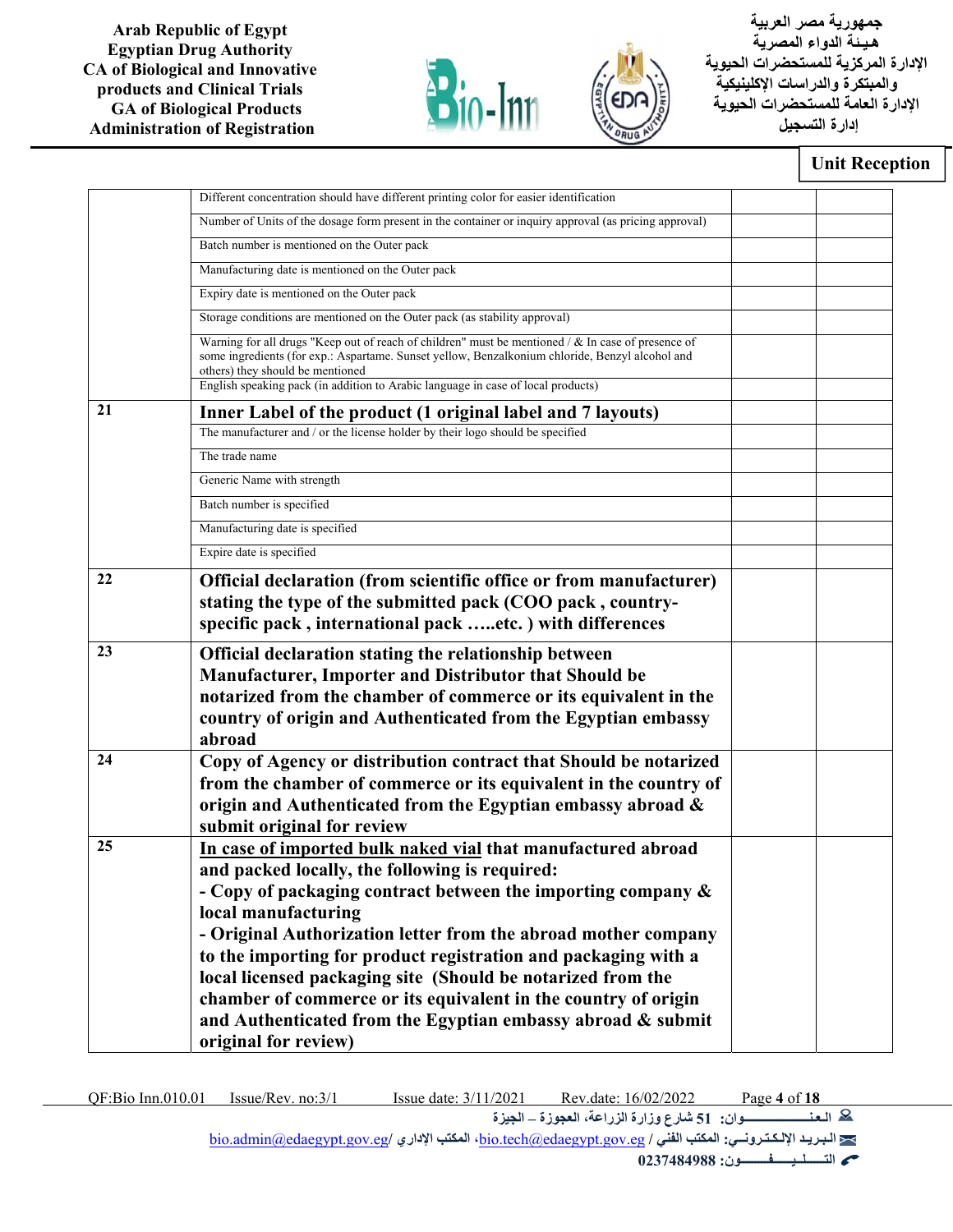



 **جمهورية مصر العربية هـيـ ئة الدواء المصرية الإدارة المركزية للمستحضرات الحيوية والمبتكرة والدراسات الإكلينيكية الإدارة العامة للمستحضرات الحيوية إدارة التسجيل**

| 26                    | Letter of Acknowledgment of full responsibility for storing the<br>raw materials and for all stages of manufacturing and for the<br>product's conformity with the technical specifications until the<br>completion of distribution |  |
|-----------------------|------------------------------------------------------------------------------------------------------------------------------------------------------------------------------------------------------------------------------------|--|
| 27                    | Submitting a pledge acknowledging his commitment to the<br>provisions of the Intellectual Property Protection Law No. 82 of<br>2002                                                                                                |  |
| 28                    | Submit the updated scientific office license, importer register for<br>all importers, Updated Storage License for all Storage sites,<br>updated Tax card & Commercial register                                                     |  |
| 29                    | <b>Product insert</b>                                                                                                                                                                                                              |  |
|                       | Second: Ingredients & packaging materials                                                                                                                                                                                          |  |
| A)                    | <b>Active ingredients:</b>                                                                                                                                                                                                         |  |
| 30                    | Specifications of the active ingredients and the relevant tests.                                                                                                                                                                   |  |
| 31                    | Certificate of Analysis (one COA for each manufacturing site)                                                                                                                                                                      |  |
|                       | Original                                                                                                                                                                                                                           |  |
|                       | Signed by the Company or the concerned center or laboratory that held the analysis                                                                                                                                                 |  |
|                       | Stamped by the Company or the concerned center or laboratory that held the analysis                                                                                                                                                |  |
|                       | Product name, strength and form are specified                                                                                                                                                                                      |  |
|                       | Manufacturing date is specified                                                                                                                                                                                                    |  |
|                       | Expiry date is specified                                                                                                                                                                                                           |  |
|                       | Batch number is specified                                                                                                                                                                                                          |  |
| <b>B)</b> Excipients: |                                                                                                                                                                                                                                    |  |
| 32                    | Specifications of the inactive ingredients and the relevant tests.                                                                                                                                                                 |  |
| 33                    | <b>Certificate of Analysis</b><br>Signed by the Company or the concerned center or laboratory that held the analysis                                                                                                               |  |
|                       |                                                                                                                                                                                                                                    |  |
|                       | Stamped by the Company or the concerned center or laboratory that held the analysis                                                                                                                                                |  |
|                       | Product name, strength and form are specified                                                                                                                                                                                      |  |
|                       | Manufacturing date is specified                                                                                                                                                                                                    |  |
|                       | Expiry date is specified                                                                                                                                                                                                           |  |
|                       | Batch number is specified                                                                                                                                                                                                          |  |
| 34                    | Supplier name & origin                                                                                                                                                                                                             |  |
| 35                    | If the blood derivatives as excipients the company submit:<br>- plasma source certificate<br>- HIV-1, HIV-2, HBsAG, HCV freedom certificate for the plasma                                                                         |  |
|                       | If the blood derivative manufacturer is not approved in Egypt a<br>commitment letter that the supplier for blood derivate will                                                                                                     |  |

QF:Bio Inn.010.01 Issue/Rev. no:3/1 Issue date: 3/11/2021 Rev.date: 16/02/2022 Page **5** of **18**

**الـعـنـــــــــــــــــــــوان: 51 شارع وزارة الزراعة، العجوزة – الجيزة** 

bio.admin@edaegypt.gov.eg**/ الإداري المكتب ،**bio.tech@edaegypt.gov.eg **/ الفني المكتب :الإلـكـتـرونــي الـبـريـد**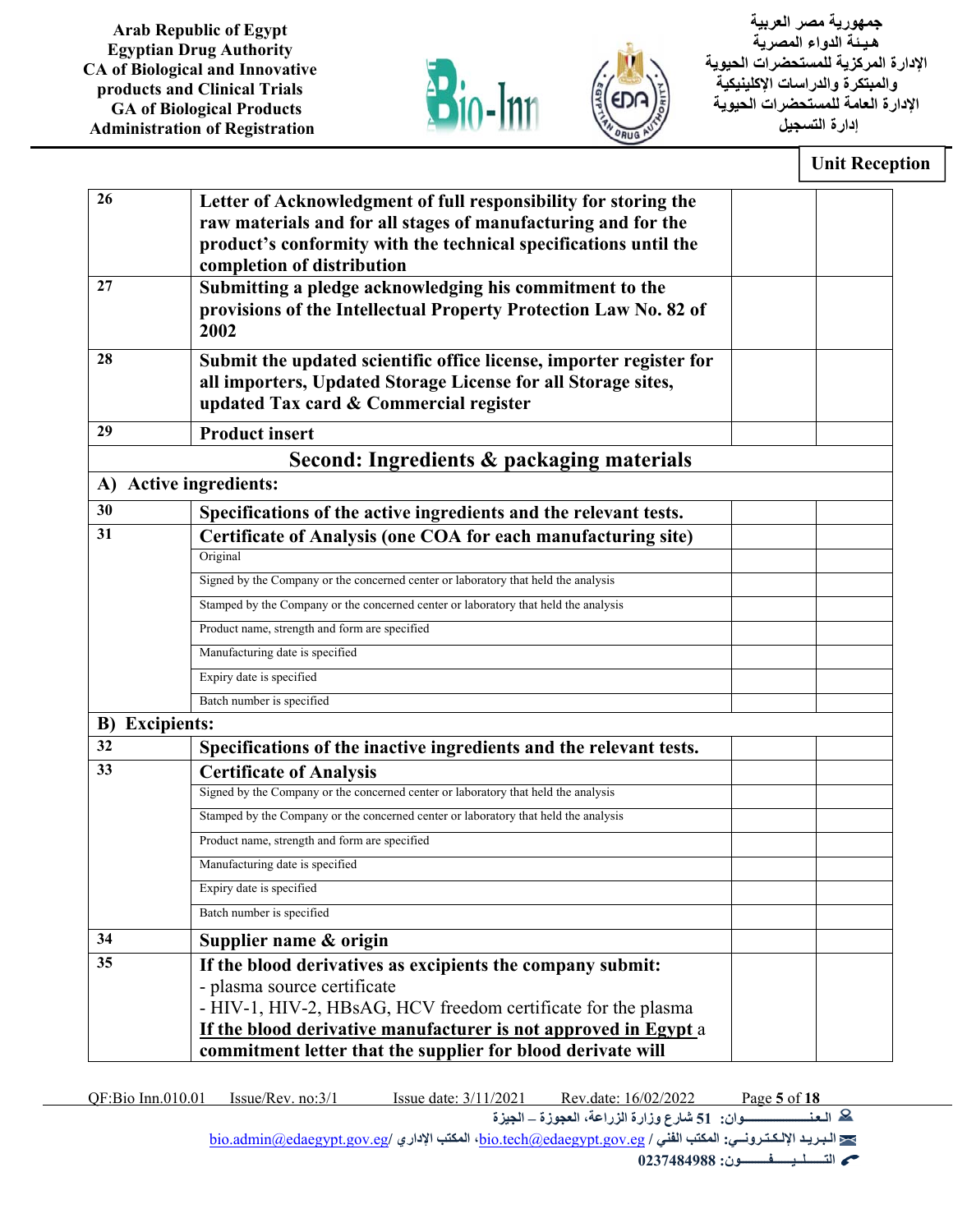



 **جمهورية مصر العربية هـيـ ئة الدواء المصرية الإدارة المركزية للمستحضرات الحيوية والمبتكرة والدراسات الإكلينيكية الإدارة العامة للمستحضرات الحيوية إدارة التسجيل**

### **Unit Reception**

|              | inform the applicant with any information related to safety and                                                                                      |  |
|--------------|------------------------------------------------------------------------------------------------------------------------------------------------------|--|
|              | efficacy of the product                                                                                                                              |  |
| $\mathbf{C}$ | <b>Finished product</b>                                                                                                                              |  |
| 36           | Specifications of the finished product and the relevant tests                                                                                        |  |
| 37           | <b>Certificate of Analysis of finished products for each</b>                                                                                         |  |
|              | manufacturing site (if present)                                                                                                                      |  |
|              | Original & valid while submission                                                                                                                    |  |
|              | Signed by the Company or the concerned center or laboratory that held the analysis (Authenticated<br>and Notarized)                                  |  |
|              | Stamped by the Company or the concerned center or laboratory that held the analysis                                                                  |  |
|              | Product name, strength and form are specified                                                                                                        |  |
|              | Manufacturing date is specified                                                                                                                      |  |
|              | Expiry date is specified                                                                                                                             |  |
|              | Batch number is specified                                                                                                                            |  |
| 38           | COA of solvent for each manufacturing site (if present)                                                                                              |  |
|              | <b>Authenticated and Notarized)</b>                                                                                                                  |  |
| 39           | CD containing Complete & updated CTD                                                                                                                 |  |
| 40           | If the materials entering in the product formulation are from blood derivatives, the                                                                 |  |
|              | following will be presented:                                                                                                                         |  |
|              | Plasma Master file that contain information of plasma source                                                                                         |  |
|              | starting from collection passing all production process & in-                                                                                        |  |
|              | process control & Viral safety                                                                                                                       |  |
|              | Official certificates declaring plasma source (legalized in case of                                                                                  |  |
|              | blood products active substance)                                                                                                                     |  |
|              | HV-1,HV-2,HBsAG,HCV freedom legalized certificate for the                                                                                            |  |
|              | plasma                                                                                                                                               |  |
|              | Copy of Certificate of release from Health authority (Drug                                                                                           |  |
|              | substance only)                                                                                                                                      |  |
|              | <b>File II: Inspection file</b>                                                                                                                      |  |
| 1            | Site master file (for Manufacturer of active substance,                                                                                              |  |
|              | Manufacturer of finished, Manufacturer of solvent, primary &                                                                                         |  |
|              | secondary packager and batch releaser) including:                                                                                                    |  |
|              | •Covering letter from the License holder declaring that the submitted SMF is the most updated and<br>approved signed, stamped and Authorized         |  |
|              | •Relevant Premises & utilities information about each site.                                                                                          |  |
|              | •Current status of the manufacturing site(s) with respect to current good manufacturing practice (cGMP)<br>requirements.                             |  |
|              | •Legible color printouts of water treatment and air-handling systems, including pipeline and                                                         |  |
|              | instrumentation drawings in A3 or A2 format.<br>• List of all the products and dosage forms manufactured on-the same site especially same production |  |
|              | lines.                                                                                                                                               |  |
|              |                                                                                                                                                      |  |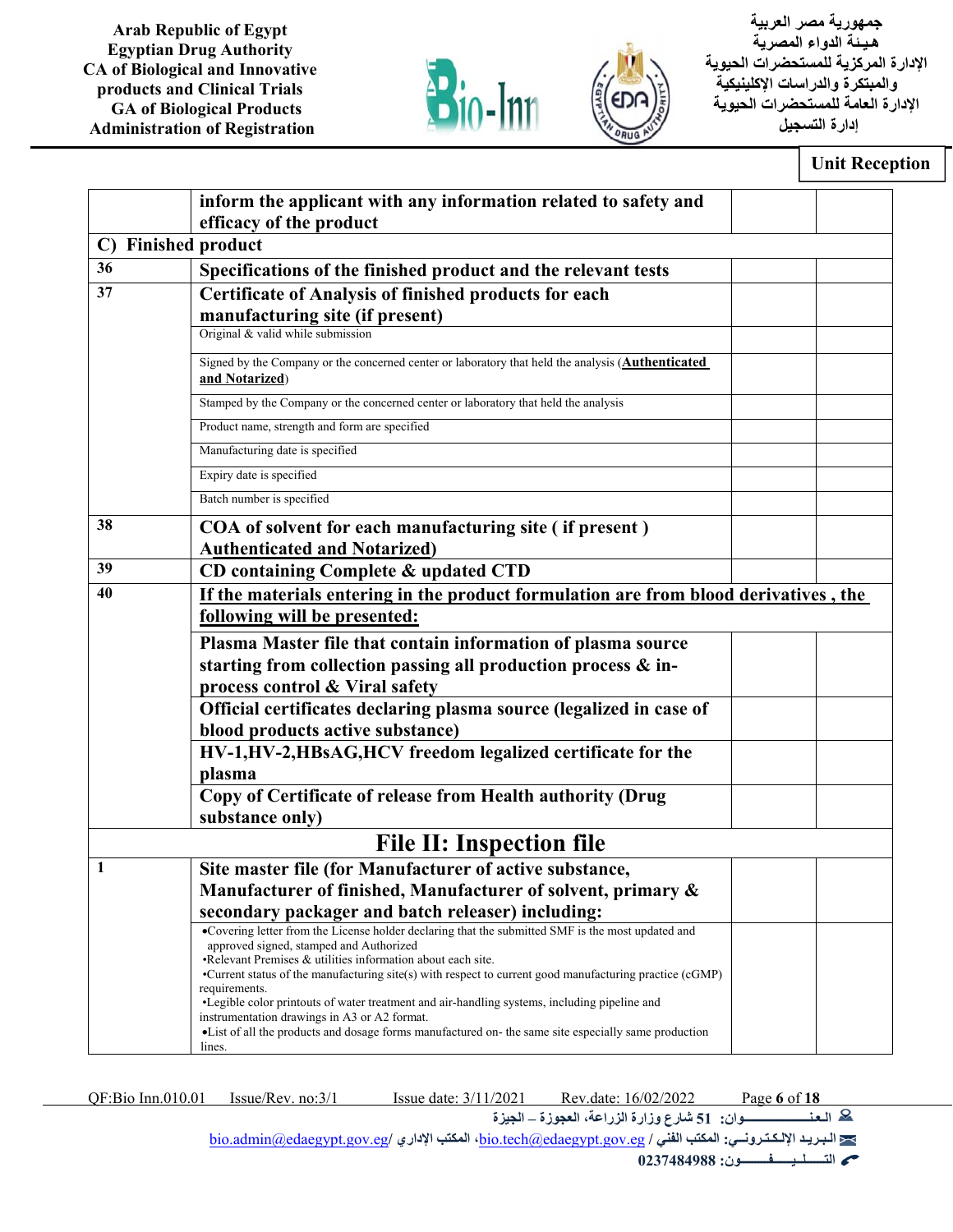



 **جمهورية مصر العربية هـيـ ئة الدواء المصرية الإدارة المركزية للمستحضرات الحيوية والمبتكرة والدراسات الإكلينيكية الإدارة العامة للمستحضرات الحيوية إدارة التسجيل**

#### **Unit Reception**

| $\overline{2}$ |                                                                                                                                                             |  |
|----------------|-------------------------------------------------------------------------------------------------------------------------------------------------------------|--|
|                | GMP of all the manufacturers involved in the production process                                                                                             |  |
|                | & Manufacturing license indicating production lines                                                                                                         |  |
| 3              | (Active substance, Manufacturer of finished, Manufacturer of solvent, primary packager)<br>- Latest full inspection report(s) for inspection performed by a |  |
|                |                                                                                                                                                             |  |
|                | stringent regulatory authority in the past three years and their<br>outcomes.                                                                               |  |
|                |                                                                                                                                                             |  |
|                | -Last Annual product review.                                                                                                                                |  |
|                | -One completed batch manufacturing and packaging record.                                                                                                    |  |
|                | -List of any recalls in the past three years related to products                                                                                            |  |
|                | with quality defects (if found).                                                                                                                            |  |
|                | -Any warning letter or equivalent regulatory action (production-                                                                                            |  |
| 4              | line specific) (if found).                                                                                                                                  |  |
|                | <b>CPP</b> of the product                                                                                                                                   |  |
| 5              | Manufacturing process for Active substance and Finished                                                                                                     |  |
|                | product (and solvent, if present)                                                                                                                           |  |
| 6              | Manufacturing process validation for Active substance and                                                                                                   |  |
|                | Finished product (and solvent, if present)                                                                                                                  |  |
| 7              | Cold chain Storage & transportation procedures.                                                                                                             |  |
| 8              | Copy of inquiry & List of each site where the product (Drug                                                                                                 |  |
|                | Substance and Drug Product), if authorized, is or would be                                                                                                  |  |
|                | manufactured.                                                                                                                                               |  |
| 9              | Copy of application form for biological products                                                                                                            |  |
|                | <b>File III: Quality file</b>                                                                                                                               |  |
| 1              | <b>Copy of inquiry</b>                                                                                                                                      |  |
| $\mathbf{2}$   | Copy of application form for biological products                                                                                                            |  |
| 3              | Summary protocol (for blood products & vaccines)                                                                                                            |  |
| 4              | Detailed SOPs of analytical procedures of the finished product                                                                                              |  |
| 5              | <b>Complete CTD</b>                                                                                                                                         |  |
| 6              | Certificate of Analysis for Drug substance & Finished product &                                                                                             |  |
|                | solvent (if solvent present)                                                                                                                                |  |
| 7              | Any EDA approval or exemption for the concerned product as                                                                                                  |  |
|                | supporting documents (example: technical committee approvals,                                                                                               |  |
|                | Scientific approvals, inspection approvals for non-reference                                                                                                |  |
|                | country manufacturing sites,)                                                                                                                               |  |
|                |                                                                                                                                                             |  |

QF:Bio Inn.010.01 Issue/Rev. no:3/1 Issue date: 3/11/2021 Rev.date: 16/02/2022 Page **7** of **18 الـعـنـــــــــــــــــــــوان: 51 شارع وزارة الزراعة، العجوزة – الجيزة** bio.admin@edaegypt.gov.eg**/ الإداري المكتب ،**bio.tech@edaegypt.gov.eg **/ الفني المكتب :الإلـكـتـرونــي الـبـريـد**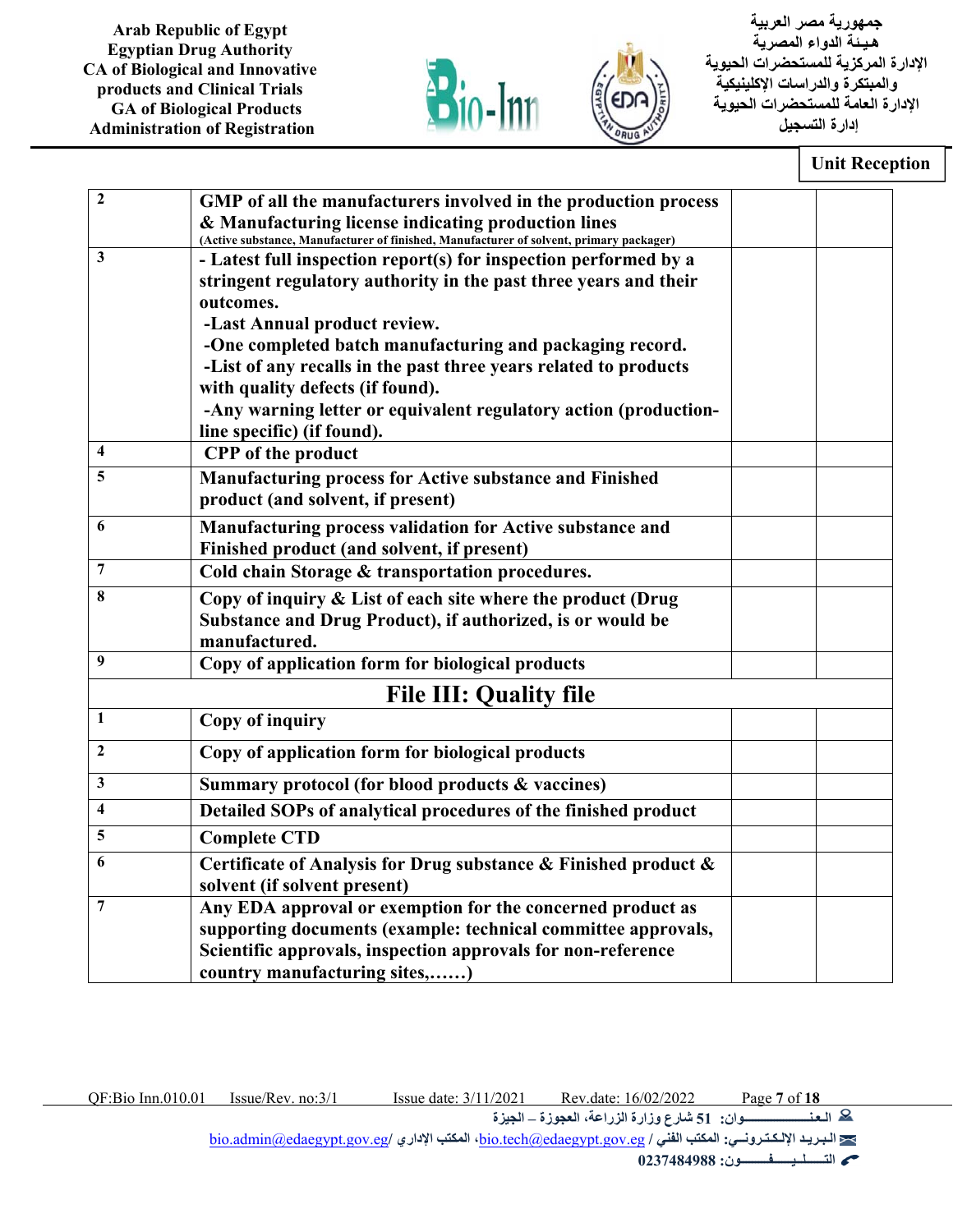



 **جمهورية مصر العربية هـيـ ئة الدواء المصرية الإدارة المركزية للمستحضرات الحيوية والمبتكرة والدراسات الإكلينيكية الإدارة العامة للمستحضرات الحيوية إدارة التسجيل**

**Unit Reception** 

| 1<br>$\overline{2}$<br>3<br>$\overline{4}$<br>5<br>6<br>needed).<br>$\tau$                                                                                                                                                                           | A. Requirements of Stability file for Imported Biological Products<br><b>Administrative documents</b><br>Cover letter clarifying the purpose of submission<br>Summary sheet (Word + signed $&$ stamped PDF)<br><b>Updated inquiry approval</b><br>Valid legalized C.P.P that includes:<br>- Trade name, dosage form, active ingredients $&$ composition<br>- Stating the license holder, manufacturers of the finished product.<br>SmPC (Must be in English. If not, official translation is required)<br>- If SmPC is not attached to the CPP, then a declaration letter from global<br>is required to confirm that this the most updated version marketed in the<br>country of origin, with commitment to submit the legalized SmPC within 6<br>months from the date of commitment.<br>N.B.: (If the CPP is from EMA or FDA, no legalization is needed).<br>- If SmPC isn't available, then Patient Information Leaflet (PIL) from<br>Mother Company is required.<br>- If shelf life and storage conditions aren't present in SmPC or in case of<br>storage conditions in SmPC is "it doesn't require any specialized<br>conditions", then a declaration letter for the required storage conditions<br>with exact temperature is required from Mother Company signed, stamped |  |
|------------------------------------------------------------------------------------------------------------------------------------------------------------------------------------------------------------------------------------------------------|---------------------------------------------------------------------------------------------------------------------------------------------------------------------------------------------------------------------------------------------------------------------------------------------------------------------------------------------------------------------------------------------------------------------------------------------------------------------------------------------------------------------------------------------------------------------------------------------------------------------------------------------------------------------------------------------------------------------------------------------------------------------------------------------------------------------------------------------------------------------------------------------------------------------------------------------------------------------------------------------------------------------------------------------------------------------------------------------------------------------------------------------------------------------------------------------------------------------------------------------------------------------------------|--|
|                                                                                                                                                                                                                                                      |                                                                                                                                                                                                                                                                                                                                                                                                                                                                                                                                                                                                                                                                                                                                                                                                                                                                                                                                                                                                                                                                                                                                                                                                                                                                                 |  |
|                                                                                                                                                                                                                                                      |                                                                                                                                                                                                                                                                                                                                                                                                                                                                                                                                                                                                                                                                                                                                                                                                                                                                                                                                                                                                                                                                                                                                                                                                                                                                                 |  |
|                                                                                                                                                                                                                                                      |                                                                                                                                                                                                                                                                                                                                                                                                                                                                                                                                                                                                                                                                                                                                                                                                                                                                                                                                                                                                                                                                                                                                                                                                                                                                                 |  |
|                                                                                                                                                                                                                                                      |                                                                                                                                                                                                                                                                                                                                                                                                                                                                                                                                                                                                                                                                                                                                                                                                                                                                                                                                                                                                                                                                                                                                                                                                                                                                                 |  |
|                                                                                                                                                                                                                                                      |                                                                                                                                                                                                                                                                                                                                                                                                                                                                                                                                                                                                                                                                                                                                                                                                                                                                                                                                                                                                                                                                                                                                                                                                                                                                                 |  |
|                                                                                                                                                                                                                                                      |                                                                                                                                                                                                                                                                                                                                                                                                                                                                                                                                                                                                                                                                                                                                                                                                                                                                                                                                                                                                                                                                                                                                                                                                                                                                                 |  |
|                                                                                                                                                                                                                                                      |                                                                                                                                                                                                                                                                                                                                                                                                                                                                                                                                                                                                                                                                                                                                                                                                                                                                                                                                                                                                                                                                                                                                                                                                                                                                                 |  |
|                                                                                                                                                                                                                                                      |                                                                                                                                                                                                                                                                                                                                                                                                                                                                                                                                                                                                                                                                                                                                                                                                                                                                                                                                                                                                                                                                                                                                                                                                                                                                                 |  |
|                                                                                                                                                                                                                                                      | and legalized. N.B.: (If the CPP is from EMA or FDA, no legalization is<br>- If temperature storage is at (25 $^{\circ}$ C), a commitment from the applicant to<br>store the product in warehouses and pharmacies at temperature not<br>exceeding $(25 \degree C)$ is required.                                                                                                                                                                                                                                                                                                                                                                                                                                                                                                                                                                                                                                                                                                                                                                                                                                                                                                                                                                                                 |  |
|                                                                                                                                                                                                                                                      | Signed & stamped declaration from global with the stability testing site<br>for the submitted stability studies, mentioning the batch numbers.                                                                                                                                                                                                                                                                                                                                                                                                                                                                                                                                                                                                                                                                                                                                                                                                                                                                                                                                                                                                                                                                                                                                  |  |
| 8                                                                                                                                                                                                                                                    | <b>Composition:</b><br>• Composition from the C.T.D section "3.2.P.1"<br>- It should be similar to Composition in C.P.P.<br>- If the composition isn't present in C.P.P, so legalized composition is<br>required.<br>- Signed & stamped composition on company papers<br>- Mentioning trade name, dosage form, strength<br>- It should include a table that contain:<br>(Function, reference to standard & grades (if applicable) of each ingredient)                                                                                                                                                                                                                                                                                                                                                                                                                                                                                                                                                                                                                                                                                                                                                                                                                           |  |
| 9<br>secondary), batch releaser & stability testing site, than a signed &<br>stamped declaration letter is required from Mother Company.<br>Commitment from the applicant that all the data are authentic $\&$<br>10<br>accurate(تعهد صحة البيانات). | If the responsibilities of the manufacturers from CTD section<br>"3.2.P.3.1" does not clarify the manufacturers, Packagers (primary &                                                                                                                                                                                                                                                                                                                                                                                                                                                                                                                                                                                                                                                                                                                                                                                                                                                                                                                                                                                                                                                                                                                                           |  |

QF:Bio Inn.010.01 Issue/Rev. no:3/1 Issue date: 3/11/2021 Rev.date: 16/02/2022 Page **8** of **18 الـعـنـــــــــــــــــــــوان: 51 شارع وزارة الزراعة، العجوزة – الجيزة** 

bio.admin@edaegypt.gov.eg**/ الإداري المكتب ،**bio.tech@edaegypt.gov.eg **/ الفني المكتب :الإلـكـتـرونــي الـبـريـد**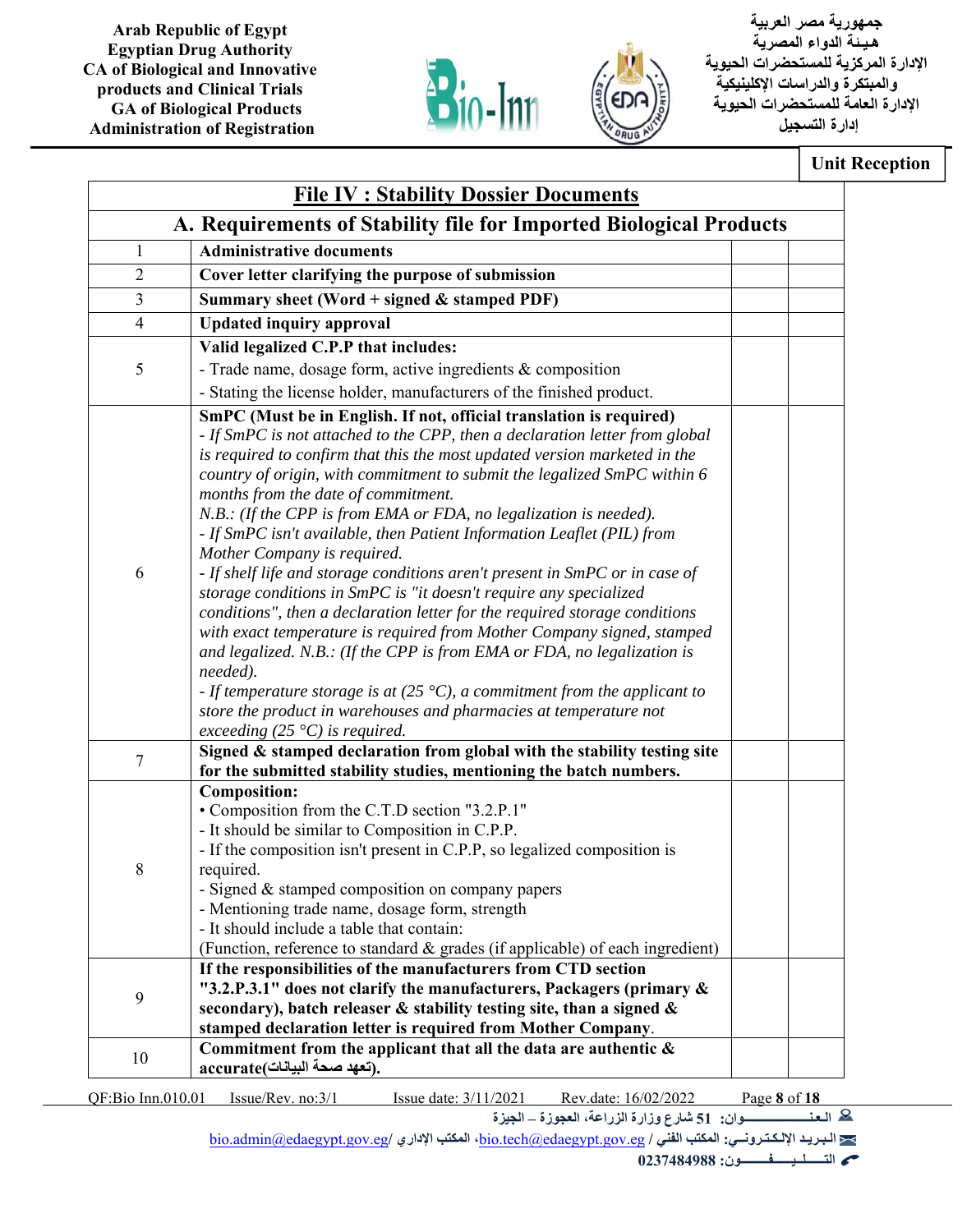



 **جمهورية مصر العربية هـيـ ئة الدواء المصرية الإدارة المركزية للمستحضرات الحيوية والمبتكرة والدراسات الإكلينيكية الإدارة العامة للمستحضرات الحيوية إدارة التسجيل**

## **Unit Reception**

| 11 | Pack layout (marketed in country of origin).                                                                                                                                                                                                                                                                                                                                                                                                                                                                                                                                                                                                                                                                                                                                                                                                                                                                                                                                     |  |
|----|----------------------------------------------------------------------------------------------------------------------------------------------------------------------------------------------------------------------------------------------------------------------------------------------------------------------------------------------------------------------------------------------------------------------------------------------------------------------------------------------------------------------------------------------------------------------------------------------------------------------------------------------------------------------------------------------------------------------------------------------------------------------------------------------------------------------------------------------------------------------------------------------------------------------------------------------------------------------------------|--|
| 12 | Full Module 3 (For the drug substance & the drug product).                                                                                                                                                                                                                                                                                                                                                                                                                                                                                                                                                                                                                                                                                                                                                                                                                                                                                                                       |  |
|    | <b>B.</b> Requirements for the drug substance                                                                                                                                                                                                                                                                                                                                                                                                                                                                                                                                                                                                                                                                                                                                                                                                                                                                                                                                    |  |
| 13 | Certificate of analysis (C.O.A) of recently manufactured drug<br>substance (5-10 years):<br>- Clarifying the manufacturer name & address,<br>- With manufacturing & expiry dates (corresponds to the required shelf life)<br>and tested parameters following the same specifications as in section<br>"3.2.S.4.1".                                                                                                                                                                                                                                                                                                                                                                                                                                                                                                                                                                                                                                                               |  |
| 14 | <b>Stability studies:</b><br>- Stability studies (Long-term $\&$ accelerated) $\&$ its protocol of 3 (pilot or<br>production scale) batches carried out in the intended drug substance<br>container-closure system, containing manufacturing site, manufacturing<br>date and tested parameters that follows the same specifications as in section<br>"3.2.S.4.1".                                                                                                                                                                                                                                                                                                                                                                                                                                                                                                                                                                                                                |  |
| 15 | $N.B$ :<br>- If the drug substance has more than one manufacturer, stability studies<br>must be submitted from each manufacturer.<br>- Pilot scale batches can be provided with a commitment from the mother<br>company to place the first three production scale batches into the long-term<br>stability program after approval and submitting the study once completed<br>mentioning the date of submission in the commitment and batch numbers<br>(in case of on-going stability on production batches).<br>- The stability protocol used for studies on production scale batches should<br>be the same as that for the pilot batches, unless otherwise scientifically<br>justified.<br>- For imported products from non-reference countries only: Assay<br>chromatograms should be submitted for each time point (in case of HPLC<br>analysis) or (last time interval by HPLC in case of any other method of<br>analysis) for all batches included in all stability studies. |  |
|    | C. Requirements for the drug product:                                                                                                                                                                                                                                                                                                                                                                                                                                                                                                                                                                                                                                                                                                                                                                                                                                                                                                                                            |  |
| 16 | Certificate of analysis "C.O. A" of recently manufactured finished product<br>$(5-10 \text{ years})$ :<br>- Signed and Stamped<br>- Clarifying the manufacturer and primary packager.<br>- With manufacturing & expiry dates (corresponds to the required shelf life)<br>and tested parameters that follows specifications as in CTD section<br>"3.2.P.5.1".<br>- If the product is powder: the color of powder before $\&$ after reconstitution<br>should be mentioned in the COA and specifications, unless otherwise<br>scientifically justified.<br>Certificate of analysis "C.O. A" of recently manufactured solvent (5-10                                                                                                                                                                                                                                                                                                                                                  |  |
| 17 | years), if applicable.                                                                                                                                                                                                                                                                                                                                                                                                                                                                                                                                                                                                                                                                                                                                                                                                                                                                                                                                                           |  |

QF:Bio Inn.010.01 Issue/Rev. no:3/1 Issue date: 3/11/2021 Rev.date: 16/02/2022 Page **9** of **18 الـعـنـــــــــــــــــــــوان: 51 شارع وزارة الزراعة، العجوزة – الجيزة**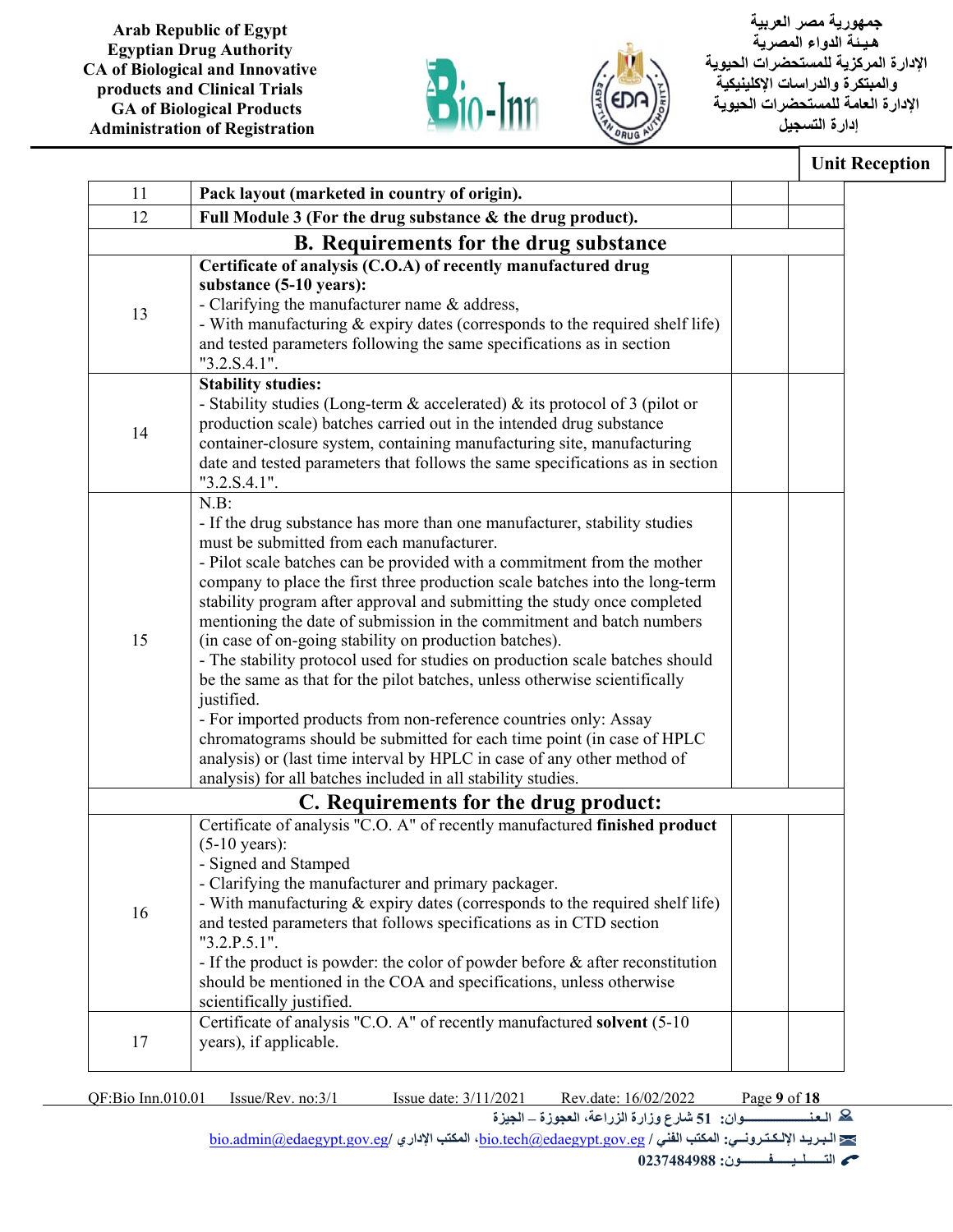



 **جمهورية مصر العربية هـيـ ئة الدواء المصرية الإدارة المركزية للمستحضرات الحيوية والمبتكرة والدراسات الإكلينيكية الإدارة العامة للمستحضرات الحيوية إدارة التسجيل**

|    |                                                                                                                                                                                                                                                                                                                                                                                                                                                                                                                                                         | <b>Unit Reception</b> |
|----|---------------------------------------------------------------------------------------------------------------------------------------------------------------------------------------------------------------------------------------------------------------------------------------------------------------------------------------------------------------------------------------------------------------------------------------------------------------------------------------------------------------------------------------------------------|-----------------------|
|    | Stability studies:                                                                                                                                                                                                                                                                                                                                                                                                                                                                                                                                      |                       |
|    | - Long-term stability study $\&$ its protocol of 3 (pilot or production scale)                                                                                                                                                                                                                                                                                                                                                                                                                                                                          |                       |
|    | batches                                                                                                                                                                                                                                                                                                                                                                                                                                                                                                                                                 |                       |
|    | - Accelerated stability study $\&$ its protocol of 3 (pilot or production scale)                                                                                                                                                                                                                                                                                                                                                                                                                                                                        |                       |
|    | batches                                                                                                                                                                                                                                                                                                                                                                                                                                                                                                                                                 |                       |
|    | - In-use :( after reconstitution / after dilution) stability study on at least two                                                                                                                                                                                                                                                                                                                                                                                                                                                                      |                       |
|    | pilot scale batches                                                                                                                                                                                                                                                                                                                                                                                                                                                                                                                                     |                       |
|    | (The age of one batch is at the beginning of shelf-life and the age of the                                                                                                                                                                                                                                                                                                                                                                                                                                                                              |                       |
| 18 | other near the end of shelf-life)                                                                                                                                                                                                                                                                                                                                                                                                                                                                                                                       |                       |
|    | - Stability of solvent: long-term and accelerated & its protocol of 3 (pilot or                                                                                                                                                                                                                                                                                                                                                                                                                                                                         |                       |
|    | production scale) batches (If applicable).                                                                                                                                                                                                                                                                                                                                                                                                                                                                                                              |                       |
|    | - Photo-stability study on at least one pilot scale batch.                                                                                                                                                                                                                                                                                                                                                                                                                                                                                              |                       |
|    | - For Biosimilar products: Side-by-side accelerated and stress studies                                                                                                                                                                                                                                                                                                                                                                                                                                                                                  |                       |
|    | carried out using a representative number of batches, comparing the                                                                                                                                                                                                                                                                                                                                                                                                                                                                                     |                       |
|    | biosimilar product to the reference product are mandatory to determine the                                                                                                                                                                                                                                                                                                                                                                                                                                                                              |                       |
|    | similarity of the products by showing comparable degradation profiles. Any                                                                                                                                                                                                                                                                                                                                                                                                                                                                              |                       |
|    | differences concerning the stability profile of the biosimilar product when                                                                                                                                                                                                                                                                                                                                                                                                                                                                             |                       |
|    | compared to the reference product should be justified.                                                                                                                                                                                                                                                                                                                                                                                                                                                                                                  |                       |
|    | N.B:                                                                                                                                                                                                                                                                                                                                                                                                                                                                                                                                                    |                       |
|    | - The stability studies must be performed as follows:                                                                                                                                                                                                                                                                                                                                                                                                                                                                                                   |                       |
|    | - On the exact composition as that in the submitted CPP.                                                                                                                                                                                                                                                                                                                                                                                                                                                                                                |                       |
|    | - Carried out in the intended commercial drug product container-closure                                                                                                                                                                                                                                                                                                                                                                                                                                                                                 |                       |
|    | system                                                                                                                                                                                                                                                                                                                                                                                                                                                                                                                                                  |                       |
|    | - Contain name of the manufacturing site & primary packager                                                                                                                                                                                                                                                                                                                                                                                                                                                                                             |                       |
|    | - Contain manufacturing date (within 5- 10 years)                                                                                                                                                                                                                                                                                                                                                                                                                                                                                                       |                       |
|    | - Contain tested parameters that follow specifications as in CTD section                                                                                                                                                                                                                                                                                                                                                                                                                                                                                |                       |
|    | $"3.2.P.5.1"$ .                                                                                                                                                                                                                                                                                                                                                                                                                                                                                                                                         |                       |
|    | - If finished product has more than one strength, container type or size,                                                                                                                                                                                                                                                                                                                                                                                                                                                                               |                       |
|    | stability study must be done on 3 batches (in case of new registration) or                                                                                                                                                                                                                                                                                                                                                                                                                                                                              |                       |
|    | one batch (in case of renewal) for each individual strength, container type or                                                                                                                                                                                                                                                                                                                                                                                                                                                                          |                       |
| 19 | size, unless bracketing is applied.                                                                                                                                                                                                                                                                                                                                                                                                                                                                                                                     |                       |
|    | - If FP has more than one manufacturer/ primary packager, all stability                                                                                                                                                                                                                                                                                                                                                                                                                                                                                 |                       |
|    | studies must be submitted from each manufacturer/ primary packager.                                                                                                                                                                                                                                                                                                                                                                                                                                                                                     |                       |
|    | - Stability studies should include samples maintained in the inverted or<br>horizontal position (i.e., in contact with the closure), as well as in the                                                                                                                                                                                                                                                                                                                                                                                                  |                       |
|    | upright position. (worst scenario)                                                                                                                                                                                                                                                                                                                                                                                                                                                                                                                      |                       |
|    |                                                                                                                                                                                                                                                                                                                                                                                                                                                                                                                                                         |                       |
|    |                                                                                                                                                                                                                                                                                                                                                                                                                                                                                                                                                         |                       |
|    |                                                                                                                                                                                                                                                                                                                                                                                                                                                                                                                                                         |                       |
|    |                                                                                                                                                                                                                                                                                                                                                                                                                                                                                                                                                         |                       |
|    |                                                                                                                                                                                                                                                                                                                                                                                                                                                                                                                                                         |                       |
|    |                                                                                                                                                                                                                                                                                                                                                                                                                                                                                                                                                         |                       |
|    |                                                                                                                                                                                                                                                                                                                                                                                                                                                                                                                                                         |                       |
|    |                                                                                                                                                                                                                                                                                                                                                                                                                                                                                                                                                         |                       |
|    | - If the scale of batches (production / pilot) is not stated in the CTD, then a<br>signed and stamped declaration is needed to clarify the scale of the<br>submitted batches.<br>- Pilot scale batches can be provided with a commitment from the mother<br>company to place the first three production scale batches into the long-term<br>stability program after approval and submitting the study once completed<br>mentioning the date of submission in the commitment and batch numbers<br>(in case of on-going stability on production batches). |                       |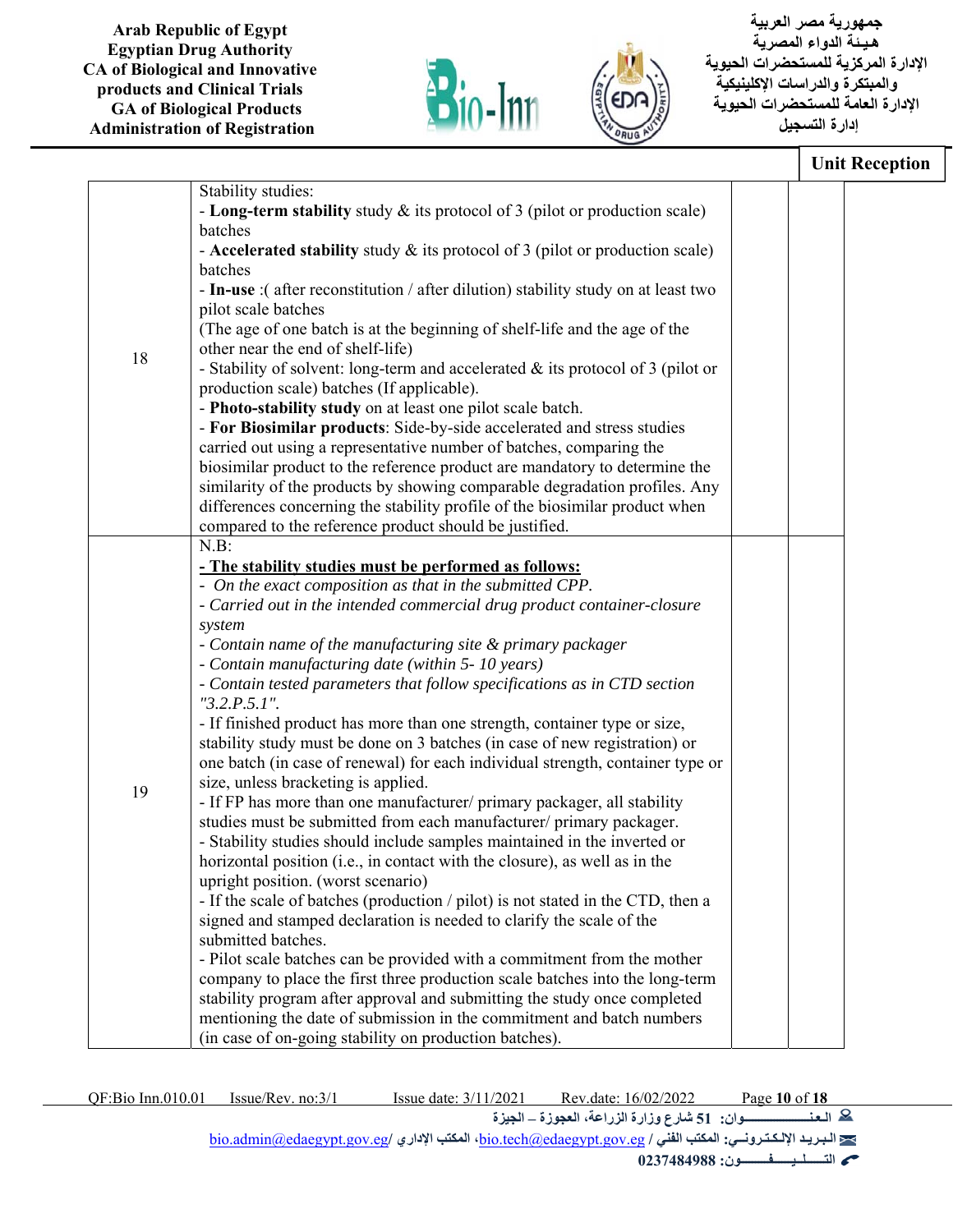



 **جمهورية مصر العربية هـيـ ئة الدواء المصرية الإدارة المركزية للمستحضرات الحيوية والمبتكرة والدراسات الإكلينيكية الإدارة العامة للمستحضرات الحيوية إدارة التسجيل**

|                   |                                                                                | <b>Unit Reception</b> |
|-------------------|--------------------------------------------------------------------------------|-----------------------|
|                   | - The stability protocol used for studies on production scale batches should   |                       |
|                   | be the same as that for the pilot batches, unless otherwise scientifically     |                       |
|                   | justified.                                                                     |                       |
|                   |                                                                                |                       |
|                   | - For imported products from non-reference countries only: Assay               |                       |
|                   | chromatograms should be submitted for each time point (in case of HPLC         |                       |
|                   | analysis) or (last time interval by HPLC in case of any other method of        |                       |
|                   | analysis) for all batches included in all stability studies.                   |                       |
|                   | D. Requirements for Inspection and Stability file of Local Biological          |                       |
|                   | <b>Products</b>                                                                |                       |
|                   | - Inspection Requirements:                                                     |                       |
|                   | 1. Cover letter clarifying the purpose of submission.                          |                       |
|                   | 2. Summary sheet (signed & stamped pdf).                                       |                       |
|                   | 3. Certificate of responsibility stamped from the site at which the stability  |                       |
|                   | study was performed (signed by Q.C. analyst, Q.C. Head & Q.A Head).            |                       |
|                   | - In case of performing the stability study in place rather than the           |                       |
|                   | manufacturer, attach the following:                                            |                       |
|                   | - Contract between the applicant and the place at which the stability study    |                       |
|                   | was performed (Authenticated by the legal counsel of EDA)                      |                       |
|                   | - Copy of the license of the place at which the stability study was            |                       |
|                   | performed.                                                                     |                       |
|                   | 4. Finished product specification:                                             |                       |
|                   | - Tested parameters: Appearance and description, Identity, Purity and          |                       |
|                   | impurities, Potency, Sterility test or alternatives, etc                       |                       |
|                   | - Mentioning method of analysis and reference for each method.                 |                       |
|                   | - Justification of specification                                               |                       |
|                   | 5. Method of analysis. (detailed procedures)                                   |                       |
|                   | 6. Validation of analytical procedure of active ingredient assay and related   |                       |
| 20                | substances along with HPLC chromatograms for each parameter (in case of        |                       |
|                   | HPLC analysis)                                                                 |                       |
|                   | 7. Stability Studies:                                                          |                       |
|                   | a) Stability Summary and Conclusion                                            |                       |
|                   | - Summarizing the following details for each study (Long-term, accelerated,    |                       |
|                   | In-use, after reconstitution, after dilution, photo-stability or solvent):     |                       |
|                   | - Storage conditions (temperature $\&$ relative humidity) and duration of the  |                       |
|                   | study.                                                                         |                       |
|                   | - Details of tested batches (Manufacturing date, manufacturer & primary        |                       |
|                   | packager of finished product, pack details, batch scale (pilot or production)) |                       |
|                   | - Study protocol in tabular format (Tested attributes as per specifications    |                       |
|                   | and the frequency of testing for each test)                                    |                       |
|                   | - Summary of test results and justification for any out-of-specification       |                       |
|                   |                                                                                |                       |
|                   | results.                                                                       |                       |
|                   | - Conclusion for shelf-life and storage conditions.                            |                       |
|                   | b) Post-approval Stability Protocol and Stability Commitment.                  |                       |
|                   | - In case of issuing stability approval for pilot scale batches: a commitment  |                       |
|                   | to place the first three production scale batches into the long-term stability |                       |
| QF:Bio Inn.010.01 | Issue/Rev. no:3/1<br>Issue date: 3/11/2021<br>Rev.date: 16/02/2022             | Page 11 of 18         |
|                   | سوان: 51 شارع وزارة الزراعة، العجوزة _ الجيزة                                  | <u>© العن</u>         |
|                   |                                                                                |                       |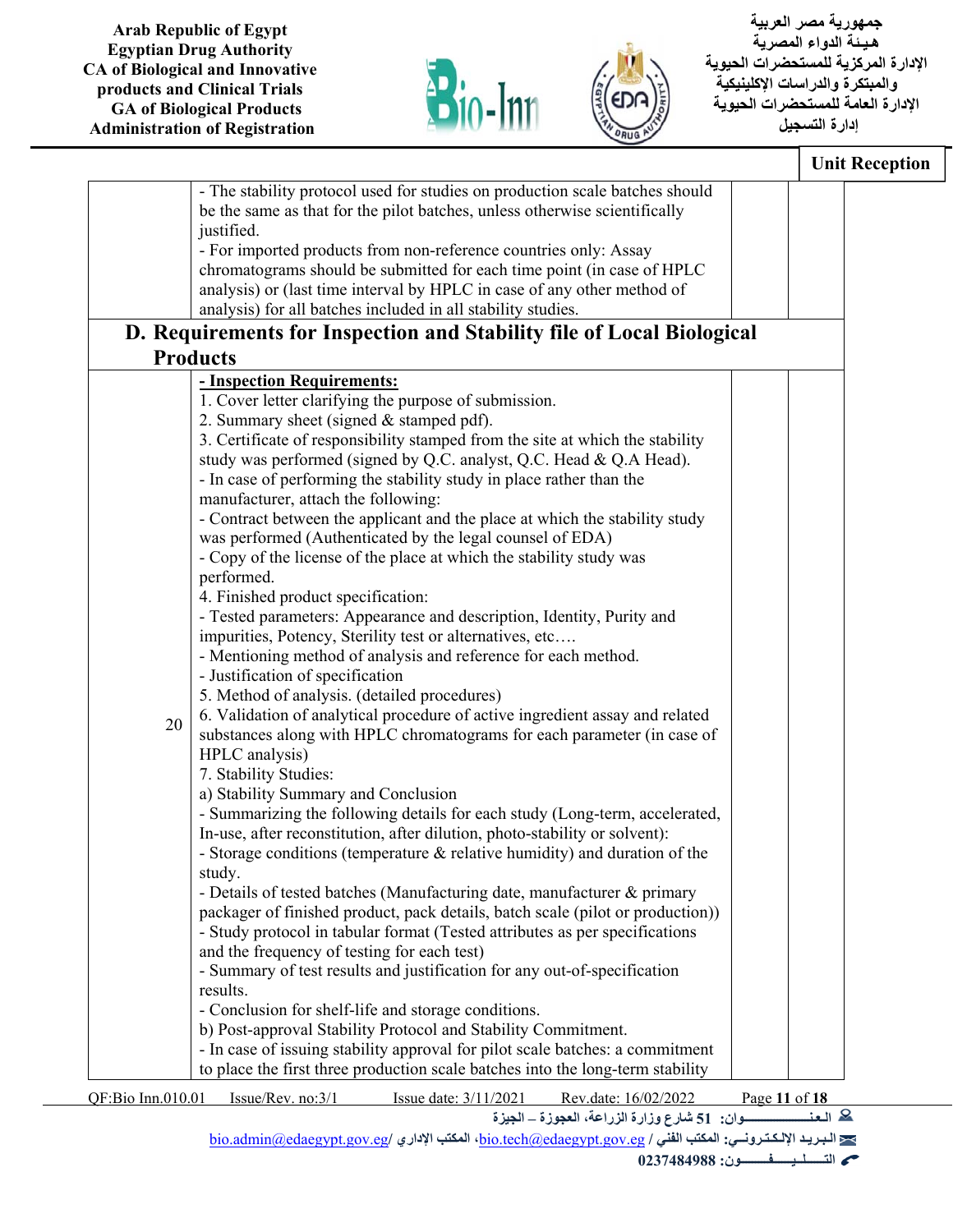



 **جمهورية مصر العربية هـيـ ئة الدواء المصرية الإدارة المركزية للمستحضرات الحيوية والمبتكرة والدراسات الإكلينيكية الإدارة العامة للمستحضرات الحيوية إدارة التسجيل**

|                                                                                                                                            | <b>Unit Reception</b> |  |
|--------------------------------------------------------------------------------------------------------------------------------------------|-----------------------|--|
| program after approval and submitting the study once completed                                                                             |                       |  |
| mentioning the date of submission in the commitment.                                                                                       |                       |  |
| - The stability protocol used for studies on production scale batches should                                                               |                       |  |
| be the same as that for the pilot batches, unless otherwise scientifically                                                                 |                       |  |
| justified.                                                                                                                                 |                       |  |
| c) Stability Data Tables and assay chromatograms for each time point (in                                                                   |                       |  |
| case of HPLC analysis) or (last time interval by HPLC in case of any other                                                                 |                       |  |
| method of analysis) for all batches included in all stability studies:                                                                     |                       |  |
| - Each table should include the study type (long-term, accelerated, In-use,                                                                |                       |  |
| after reconstitution, after dilution, photo-stability), trade name & strength,<br>batch number and pack size.                              |                       |  |
| - The shelf-life will be based on the stability data submitted (12 months data                                                             |                       |  |
| $=$ shelf-life of 12 months, 18 months data $=$ shelf-life of 18 monthsetc.).                                                              |                       |  |
| $\cdot$ N.B:                                                                                                                               |                       |  |
| - In case of more than one manufacturer, all stability studies must be                                                                     |                       |  |
| submitted from each manufacturer.                                                                                                          |                       |  |
| - Pilot scale batches can be provided with a commitment from the                                                                           |                       |  |
| manufacturer to place the first three production scale batches into the long-                                                              |                       |  |
| term stability program after approval and submitting the study once                                                                        |                       |  |
| completed mentioning the date of submission in the commitment.                                                                             |                       |  |
| - The stability protocol used for studies on production scale batches should                                                               |                       |  |
| be the same as that for the pilot batches, unless otherwise scientifically                                                                 |                       |  |
| justified.                                                                                                                                 |                       |  |
| - Required number of batches for each study:                                                                                               |                       |  |
| 1- Long-term and accelerated studies on 3 (pilot or production) batches.                                                                   |                       |  |
| 2- In-use :( after opening / after reconstitution / after dilution) stability                                                              |                       |  |
| study on at least two pilot scale batches. (The age of one batch is at the                                                                 |                       |  |
| beginning of shelf-life and the age of the other near the end of shelf-life).                                                              |                       |  |
| 3- Photo-stability study on at least one pilot scale batch.<br>4- Long-term stability study of solvent on 3 (pilot or production) batches. |                       |  |
| - The stability studies must be performed on the exact composition as that                                                                 |                       |  |
| attached to transfer letter                                                                                                                |                       |  |
| - In case of the finished product has more than one strength, container type                                                               |                       |  |
| or size, stability study must be done on 3 batches for each individual                                                                     |                       |  |
| strength, container type or size, unless bracketing is applied.                                                                            |                       |  |
| - In case of more than one manufacturer, all stability studies must be                                                                     |                       |  |
| submitted from each manufacturer (except photo-stability study).                                                                           |                       |  |
| - Additional studies in case of biosimilar product: Side-by-side                                                                           |                       |  |
| accelerated and stress studies carried out using a representative number of                                                                |                       |  |
| batches, comparing the biosimilar product to the reference product are                                                                     |                       |  |
| mandatory to determine the similarity of the products by showing                                                                           |                       |  |
| comparable degradation profiles. Any differences concerning the stability                                                                  |                       |  |
| profile of the biosimilar product when compared to the reference product                                                                   |                       |  |
| should be justified.                                                                                                                       |                       |  |

QF:Bio Inn.010.01 Issue/Rev. no:3/1 Issue date: 3/11/2021 Rev.date: 16/02/2022 Page **12** of **18 الـعـنـــــــــــــــــــــوان: 51 شارع وزارة الزراعة، العجوزة – الجيزة** bio.admin@edaegypt.gov.eg**/ الإداري المكتب ،**bio.tech@edaegypt.gov.eg **/ الفني المكتب :الإلـكـتـرونــي الـبـريـد التــــــلــيــــــفـــــــــون: 0237484988**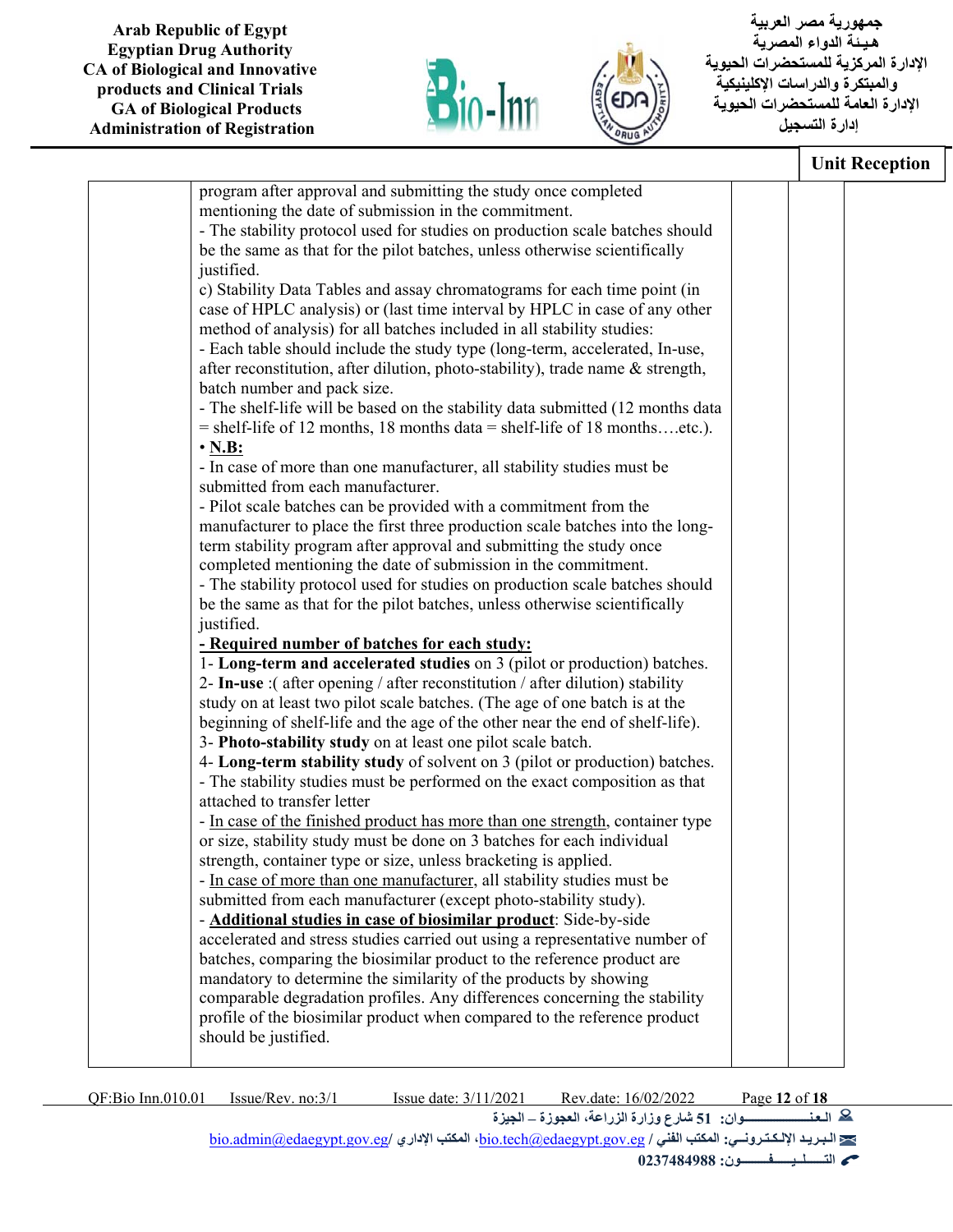



 **جمهورية مصر العربية هـيـ ئة الدواء المصرية الإدارة المركزية للمستحضرات الحيوية والمبتكرة والدراسات الإكلينيكية الإدارة العامة للمستحضرات الحيوية إدارة التسجيل**

## **Unit Reception**

| <b>File V: Scientific File Documents</b>                                                                                                                                                                                                                                                                                                                                                                                                                                                                                             |                                                                                                                                                                                                                          |
|--------------------------------------------------------------------------------------------------------------------------------------------------------------------------------------------------------------------------------------------------------------------------------------------------------------------------------------------------------------------------------------------------------------------------------------------------------------------------------------------------------------------------------------|--------------------------------------------------------------------------------------------------------------------------------------------------------------------------------------------------------------------------|
| <b>A-Administrative Part</b>                                                                                                                                                                                                                                                                                                                                                                                                                                                                                                         |                                                                                                                                                                                                                          |
| Letter head)                                                                                                                                                                                                                                                                                                                                                                                                                                                                                                                         |                                                                                                                                                                                                                          |
| indicating the registration number $\&$ date in each country                                                                                                                                                                                                                                                                                                                                                                                                                                                                         |                                                                                                                                                                                                                          |
| Copy of CPP in addition to SmPC                                                                                                                                                                                                                                                                                                                                                                                                                                                                                                      |                                                                                                                                                                                                                          |
| Product Insert                                                                                                                                                                                                                                                                                                                                                                                                                                                                                                                       |                                                                                                                                                                                                                          |
| inner leaflet                                                                                                                                                                                                                                                                                                                                                                                                                                                                                                                        |                                                                                                                                                                                                                          |
| Copy of Reference (BNF 61, Vidal, Swiss Compendium, Rote liste)                                                                                                                                                                                                                                                                                                                                                                                                                                                                      |                                                                                                                                                                                                                          |
| Composition signed and stamped                                                                                                                                                                                                                                                                                                                                                                                                                                                                                                       |                                                                                                                                                                                                                          |
| Approved price (or suggested price & pricing receipt (signed and stamped<br>on company Letter head) in case of 820 products, exemption & fast track)                                                                                                                                                                                                                                                                                                                                                                                 |                                                                                                                                                                                                                          |
| if plasma derived product (plasma master file &viral inactivation)                                                                                                                                                                                                                                                                                                                                                                                                                                                                   |                                                                                                                                                                                                                          |
| CD containing Module 2, Module 4 and Module 5 and contents of all the<br>scientific dossier                                                                                                                                                                                                                                                                                                                                                                                                                                          |                                                                                                                                                                                                                          |
| Inquiry Approval                                                                                                                                                                                                                                                                                                                                                                                                                                                                                                                     |                                                                                                                                                                                                                          |
| <b>B-Plasma Master File</b>                                                                                                                                                                                                                                                                                                                                                                                                                                                                                                          |                                                                                                                                                                                                                          |
| Cover Letter (signed and stamped with all registered and under registration<br>products in Egypt)                                                                                                                                                                                                                                                                                                                                                                                                                                    |                                                                                                                                                                                                                          |
| Health authority approval on plasma master file                                                                                                                                                                                                                                                                                                                                                                                                                                                                                      |                                                                                                                                                                                                                          |
| Certificate of plasma release from national regulatory released same year of<br>PMF submission.                                                                                                                                                                                                                                                                                                                                                                                                                                      |                                                                                                                                                                                                                          |
| Proof of Payment                                                                                                                                                                                                                                                                                                                                                                                                                                                                                                                     |                                                                                                                                                                                                                          |
| Soft copy of Plasma Master File                                                                                                                                                                                                                                                                                                                                                                                                                                                                                                      |                                                                                                                                                                                                                          |
| PMF approval from health authority & viral inactivation, certificate of<br>release from Health Authority, certificate of analysis (plasma derived                                                                                                                                                                                                                                                                                                                                                                                    |                                                                                                                                                                                                                          |
| C- Package leaflet                                                                                                                                                                                                                                                                                                                                                                                                                                                                                                                   |                                                                                                                                                                                                                          |
|                                                                                                                                                                                                                                                                                                                                                                                                                                                                                                                                      |                                                                                                                                                                                                                          |
| <u>- Innovator:</u><br>1. Insert marketed in Country of Origin (ENGLISH) (Numbered)<br>2. Insert marketed in Country of Origin (ARABIC), translated from a<br>Certified translation office, except (Vaccines- Immunosuppressant- IV<br>infusion products- Hospital use only - Immunological products-<br>Contrast agents except iodinated one)<br>3. Covering Letter to Biological Manager (signed and stamped on<br>company Letter head<br>SmPC "summary of product characteristics" and/or CCDS "company<br>4.<br>core data sheet" |                                                                                                                                                                                                                          |
|                                                                                                                                                                                                                                                                                                                                                                                                                                                                                                                                      | Covering Letter to Biological Manager (signed and stamped on company<br>List of countries where the product is being registered and marketed<br>product as active or excipient)<br>In Case of imported reference country |

QF:Bio Inn.010.01 Issue/Rev. no:3/1 Issue date: 3/11/2021 Rev.date: 16/02/2022 Page **13** of **18**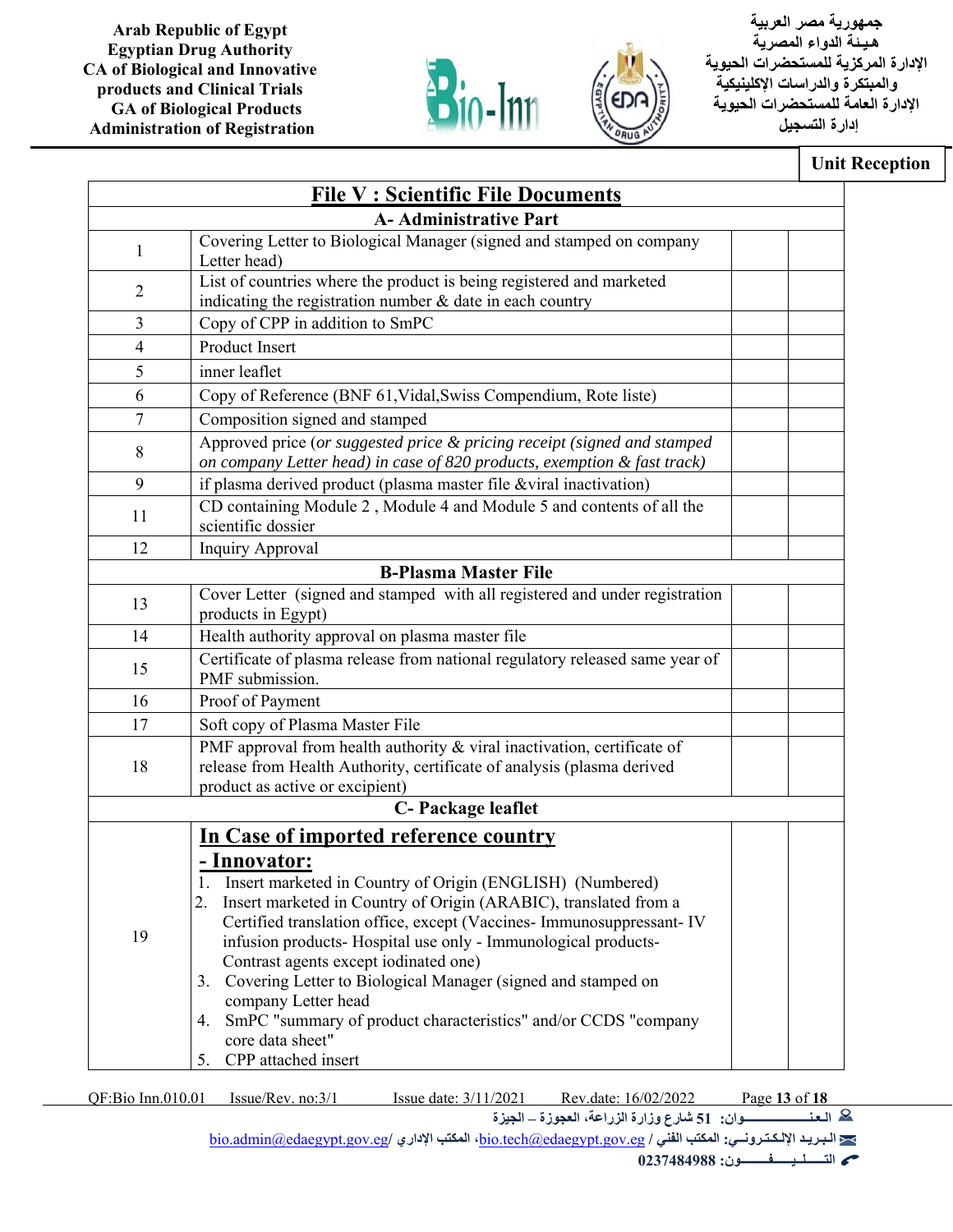



 **جمهورية مصر العربية هـيـ ئة الدواء المصرية الإدارة المركزية للمستحضرات الحيوية والمبتكرة والدراسات الإكلينيكية الإدارة العامة للمستحضرات الحيوية إدارة التسجيل**

|    |                                                                                                         | <b>Unit Reception</b> |  |
|----|---------------------------------------------------------------------------------------------------------|-----------------------|--|
|    | Declaration from the mother company that the submitted insert is the<br>6.                              |                       |  |
|    | most updated & marketed in COO                                                                          |                       |  |
|    |                                                                                                         |                       |  |
|    | <u>- Biosimilar product:</u>                                                                            |                       |  |
|    | 1- cover letter for requesting insert submission & approval                                             |                       |  |
|    | 2- Insert marketed in Country of Origin (ENGLISH) (Numbered)                                            |                       |  |
|    | 3- Insert marketed in Country of Origin (ARABIC), translated from a                                     |                       |  |
|    | Certified translation office, except (Vaccines- Immunosuppressant- IV                                   |                       |  |
|    | infusion products- Hospital use only - Immunological products- Contrast                                 |                       |  |
|    | agents except iodinated one)                                                                            |                       |  |
|    | 4- innovator product insert                                                                             |                       |  |
|    | 5- Commitment from the mother company that the submitted insert is the                                  |                       |  |
|    | most updated one & marketed in COO                                                                      |                       |  |
|    | 6- declaration from the applicant states the COO that relay for the product                             |                       |  |
|    | indication                                                                                              |                       |  |
|    | 7- CPP with attached insert                                                                             |                       |  |
|    | In case of imported product from non-reference country                                                  |                       |  |
|    |                                                                                                         |                       |  |
|    | <u>- Standalone product:</u>                                                                            |                       |  |
|    | 1- cover letter for requesting insert submission & approval                                             |                       |  |
|    | 2- Insert marketed in Country of Origin (ENGLISH) (Numbered)                                            |                       |  |
|    | 3- Insert marketed in Country of Origin (ARABIC), translated from a                                     |                       |  |
|    | Certified translation office, except (Vaccines- Immunosuppressant- IV                                   |                       |  |
|    | infusion products- Hospital use only - Immunological products- Contrast<br>agents except iodinated one) |                       |  |
|    | 4- CPP with attached insert                                                                             |                       |  |
|    | 5- Reference model insert                                                                               |                       |  |
|    | نموذج النشرة المرجعي التي قامت الشركة بكتابة نشرتها بناءأ عليه                                          |                       |  |
|    |                                                                                                         |                       |  |
|    | 6- Scientific reference (Trials & Literature) :                                                         |                       |  |
| 20 | المرجع العلمي لكافة البيانات العلمية المذكورة بالنشرة من خلال الدراسات التي قامت بها                    |                       |  |
|    | الشركة و/او ال)literatures                                                                              |                       |  |
|    | 7- Commitment from the mother company that the submitted insert is the                                  |                       |  |
|    | most updated one & marketed in COO                                                                      |                       |  |
|    | <b>Biosimilar Product</b>                                                                               |                       |  |
|    | 1- cover letter for requesting insert submission & approval                                             |                       |  |
|    | 2- Insert marketed in Country of Origin (ENGLISH) (Numbered)                                            |                       |  |
|    | 3- Insert marketed in Country of Origin (ARABIC), translated from a                                     |                       |  |
|    | Certified translation office, except (Vaccines- Immunosuppressant- IV                                   |                       |  |
|    | infusion products- Hospital use only - Immunological products- Contrast                                 |                       |  |
|    | agents except iodinated one)                                                                            |                       |  |
|    | 4- CPP with attached insert                                                                             |                       |  |
|    | 5- Commitment from the mother company that the submitted insert is the                                  |                       |  |
|    | most updated one & marketed in COO                                                                      |                       |  |
|    |                                                                                                         |                       |  |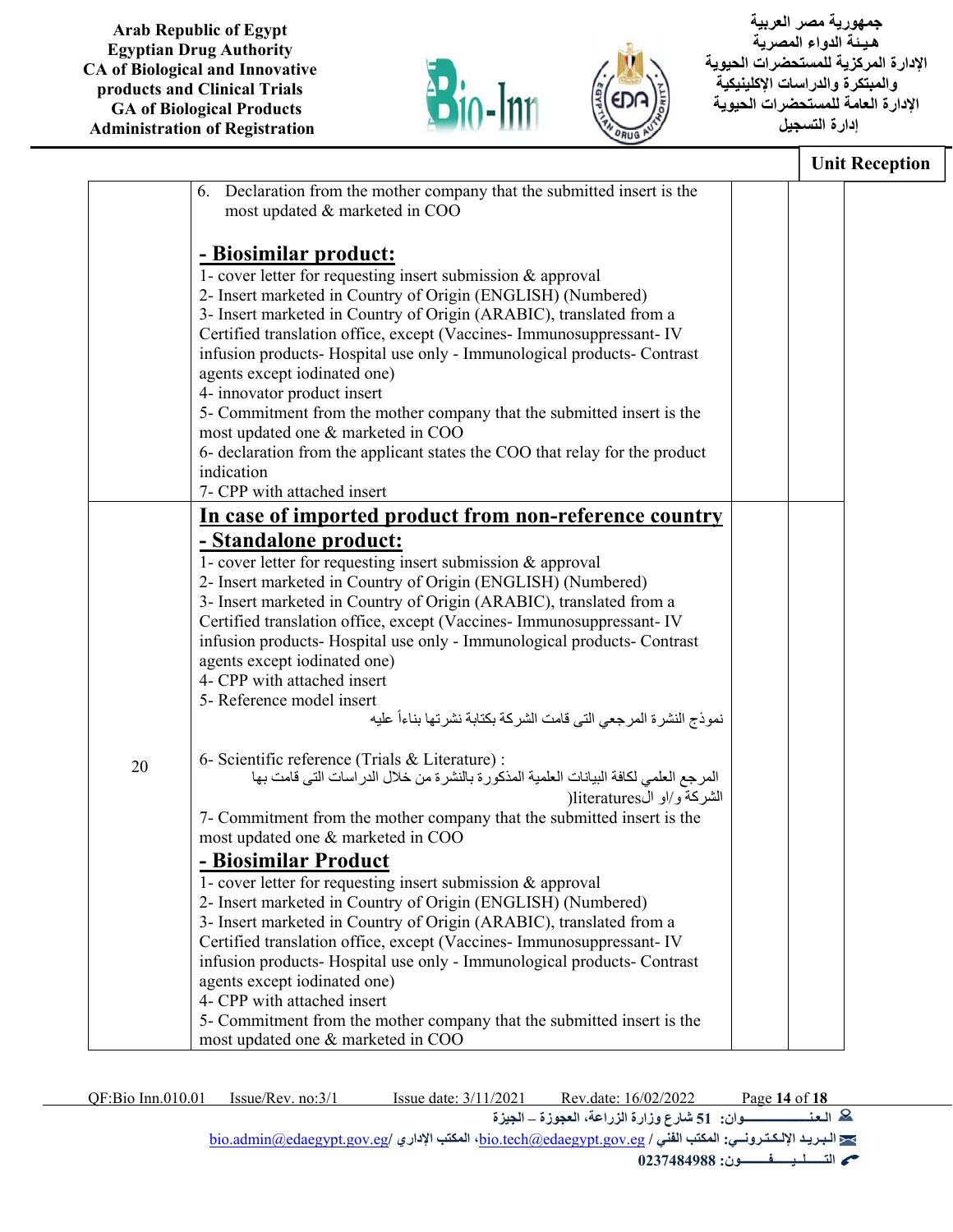



 **جمهورية مصر العربية هـيـ ئة الدواء المصرية الإدارة المركزية للمستحضرات الحيوية والمبتكرة والدراسات الإكلينيكية الإدارة العامة للمستحضرات الحيوية إدارة التسجيل**

|    |                                                                                                                                                                                                                                                                                                                                                                                                                                                                                                                                                                                                                                                                                                                                                                                                                                                                                                                                                                                                                                                                                       | <b>Unit Reception</b> |
|----|---------------------------------------------------------------------------------------------------------------------------------------------------------------------------------------------------------------------------------------------------------------------------------------------------------------------------------------------------------------------------------------------------------------------------------------------------------------------------------------------------------------------------------------------------------------------------------------------------------------------------------------------------------------------------------------------------------------------------------------------------------------------------------------------------------------------------------------------------------------------------------------------------------------------------------------------------------------------------------------------------------------------------------------------------------------------------------------|-----------------------|
|    | 6- declaration from the applicant states the reference country that relay for<br>the product indication<br>7- innovator product insert                                                                                                                                                                                                                                                                                                                                                                                                                                                                                                                                                                                                                                                                                                                                                                                                                                                                                                                                                |                       |
| 21 | Comparative table between reference insert and Proposed insert (in case of<br>insert is different from CPP Insert Or biosimilar (non-reference country)                                                                                                                                                                                                                                                                                                                                                                                                                                                                                                                                                                                                                                                                                                                                                                                                                                                                                                                               |                       |
| 22 | Comparative table between current & proposed insert and scientific<br>reference for every part in the insert (For local products)                                                                                                                                                                                                                                                                                                                                                                                                                                                                                                                                                                                                                                                                                                                                                                                                                                                                                                                                                     |                       |
| 23 | SmPC or SmPC like information Clean PDF copy to be published on EDA<br>website After approval                                                                                                                                                                                                                                                                                                                                                                                                                                                                                                                                                                                                                                                                                                                                                                                                                                                                                                                                                                                         |                       |
| 24 | CD containing all the contents of the dossier                                                                                                                                                                                                                                                                                                                                                                                                                                                                                                                                                                                                                                                                                                                                                                                                                                                                                                                                                                                                                                         |                       |
| 25 | In case of local products:<br><u>- Standalone product:</u><br>$\overline{1}$ . cover letter for requesting insert submission & approval<br>2. proposed Insert (ENGLISH) (Numbered)<br>3. proposed Insert (ARABIC), translated from a Certified translation<br>office, except (Vaccines- Immunosuppressant- IV infusion products-<br>Hospital use only - Immunological products- Contrast agents except<br>iodinated one)<br>4. Reference model insert<br>5. Scientific reference (Trials & Literature)<br>- Biosimilar Product<br>1. cover letter for requesting insert submission & approval<br>2. proposed Insert (ENGLISH) (Numbered)<br>3. proposed Insert (ARABIC), translated from a Certified translation<br>office, except (Vaccines- Immunosuppressant- IV infusion products-<br>Hospital use only - Immunological products- Contrast agents except<br>iodinated one)<br>4. innovator product insert<br>5. declaration from the applicant states the reference country that relay for<br>the product indication<br>6. Scientific References (clinical studies or literature) |                       |
|    | D- Albumin used as stabilizer Requirements                                                                                                                                                                                                                                                                                                                                                                                                                                                                                                                                                                                                                                                                                                                                                                                                                                                                                                                                                                                                                                            |                       |
| 26 | EMA Approval if the plasma master file has an approval from EMA                                                                                                                                                                                                                                                                                                                                                                                                                                                                                                                                                                                                                                                                                                                                                                                                                                                                                                                                                                                                                       |                       |
| 27 | Certificate of batch release of health authority for this albumin used as a<br>stabilizer.                                                                                                                                                                                                                                                                                                                                                                                                                                                                                                                                                                                                                                                                                                                                                                                                                                                                                                                                                                                            |                       |
| 28 | Declaration from the MAH declares the trade name of the albumin used as a<br>stabilizer.                                                                                                                                                                                                                                                                                                                                                                                                                                                                                                                                                                                                                                                                                                                                                                                                                                                                                                                                                                                              |                       |
| 29 | GENERAL INFORMATION (SUMMARY)<br>1- Plasma-Derived Products' List<br>2- Overall Safety Strategy<br>3- General Logistics                                                                                                                                                                                                                                                                                                                                                                                                                                                                                                                                                                                                                                                                                                                                                                                                                                                                                                                                                               |                       |

QF:Bio Inn.010.01 Issue/Rev. no:3/1 Issue date: 3/11/2021 Rev.date: 16/02/2022 Page **15** of **18 الـعـنـــــــــــــــــــــوان: 51 شارع وزارة الزراعة، العجوزة – الجيزة** bio.admin@edaegypt.gov.eg**/ الإداري المكتب ،**bio.tech@edaegypt.gov.eg **/ الفني المكتب :الإلـكـتـرونــي الـبـريـد التــــــلــيــــــفـــــــــون: 0237484988**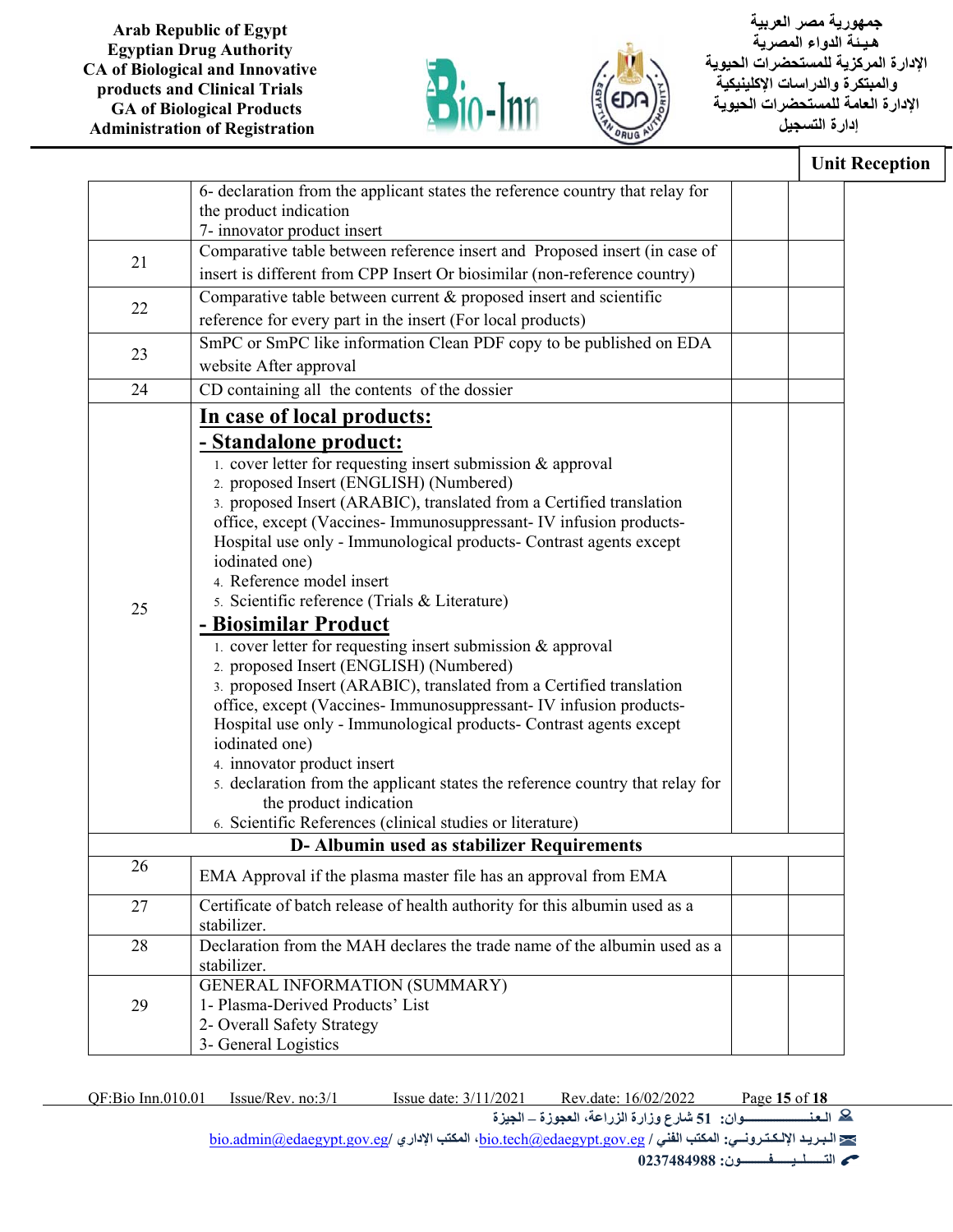



|    |                                                                                      | <b>Unit Reception</b> |
|----|--------------------------------------------------------------------------------------|-----------------------|
|    | TECHNICAL INFORMATION ON STARTING MATERIALS                                          |                       |
|    | 1- PLASMA ORIGIN                                                                     |                       |
|    | 2- Information on centers or establishments in which blood/plasma                    |                       |
|    | collection is                                                                        |                       |
|    | carried out, including inspection and approval, and epidemiological data on          |                       |
| 30 | blood transmissible infections                                                       |                       |
|    | 3- Information on centers or establishments in which testing of donations            |                       |
|    | and plasma pools is carried out, including inspection and approval status            |                       |
|    | 4 -Selection/exclusion criteria for blood/plasma donors                              |                       |
|    | 5- System in place which enables the path taken by each donation to be               |                       |
|    | traced from the blood/plasma collection establishment through to finished            |                       |
|    | products and vice versa                                                              |                       |
|    | <b>Plasma Quality and Safety</b>                                                     |                       |
| 31 | 1 Compliance with European Pharmacopoeia Monographs.                                 |                       |
|    | 2 Testing of blood/plasma donations and pools for infectious agents,                 |                       |
|    | including information on test methods and, in the case of plasma pools,              |                       |
|    | validation data on the tests used.                                                   |                       |
| 32 | Technical characteristics of bags for blood and plasma collection,                   |                       |
|    | including information on anticoagulant solutions used.                               |                       |
|    | <b>File VI-PV requirements</b>                                                       |                       |
| 33 | Covering Letter to EPVC Manager (signed and stamped on company Letter                |                       |
|    | head)                                                                                |                       |
|    | The latest periodic safety update report (PSUR) in PBRER format covering             |                       |
| 34 | at least the last 3 years OR separate PSURs covering at least the last 3 years       |                       |
|    | or addendum to clinical overview (Most updated)                                      |                       |
|    | <b>Imported products:</b>                                                            |                       |
|    | Soft copy searchable text PDF:                                                       |                       |
|    | 1. Delegation letter "التفويض خطاب"                                                  |                       |
|    | 2. Updated Cover letter (on the company paper of the PV                              |                       |
|    | representative/agent/scientific office) clarifying the Date of the                   |                       |
|    | submission (not exceeding 2 days before the submission)/ Directed to                 |                       |
|    | the Manager of General Administration of Pharmaceutical Vigilance/                   |                       |
|    | Name of the product /Name of the Active substance/ context of                        |                       |
|    |                                                                                      |                       |
| 35 | submission/Name of the MAH/Content of the submission/Actual                          |                       |
|    | signature of the QPPV or LSR "signature by QPPV or LSR (not print                    |                       |
|    | screen)"- "Accepted Digital/Electronic signature"/company stamp                      |                       |
|    | . 3صورة ضوئية من أصل ايصال سداد + "pink receipt" صورة ضوئية                          |                       |
|    | من أصل ايصال سداد "yellow receipt" لكل (Application number) مقابل                    |                       |
|    | الخدمات المقدمة من الادار ة المركزية للر عاية الصيدلية مختوما بختم اليقظة بقيمة 1000 |                       |
|    | جنيه مصري" لا تشمل ضريبة القيمة المضافة "عن طلب تقييم التقرير /التقارير المجمعة      |                       |
|    | الدورية لمأمونية المستحضر (PSUR) طبقا لقرار السيد الاستاذ الدكتور رئيس الهيئة رقم    |                       |
|    | 99 / 2022                                                                            |                       |
|    | . 4صورة ضوئية من أصل ايصال سداد + "pink receipt" صورة ضوئية                          |                       |
|    |                                                                                      |                       |

QF:Bio Inn.010.01 Issue/Rev. no:3/1 Issue date: 3/11/2021 Rev.date: 16/02/2022 Page **16** of **18 الـعـنـــــــــــــــــــــوان: 51 شارع وزارة الزراعة، العجوزة – الجيزة**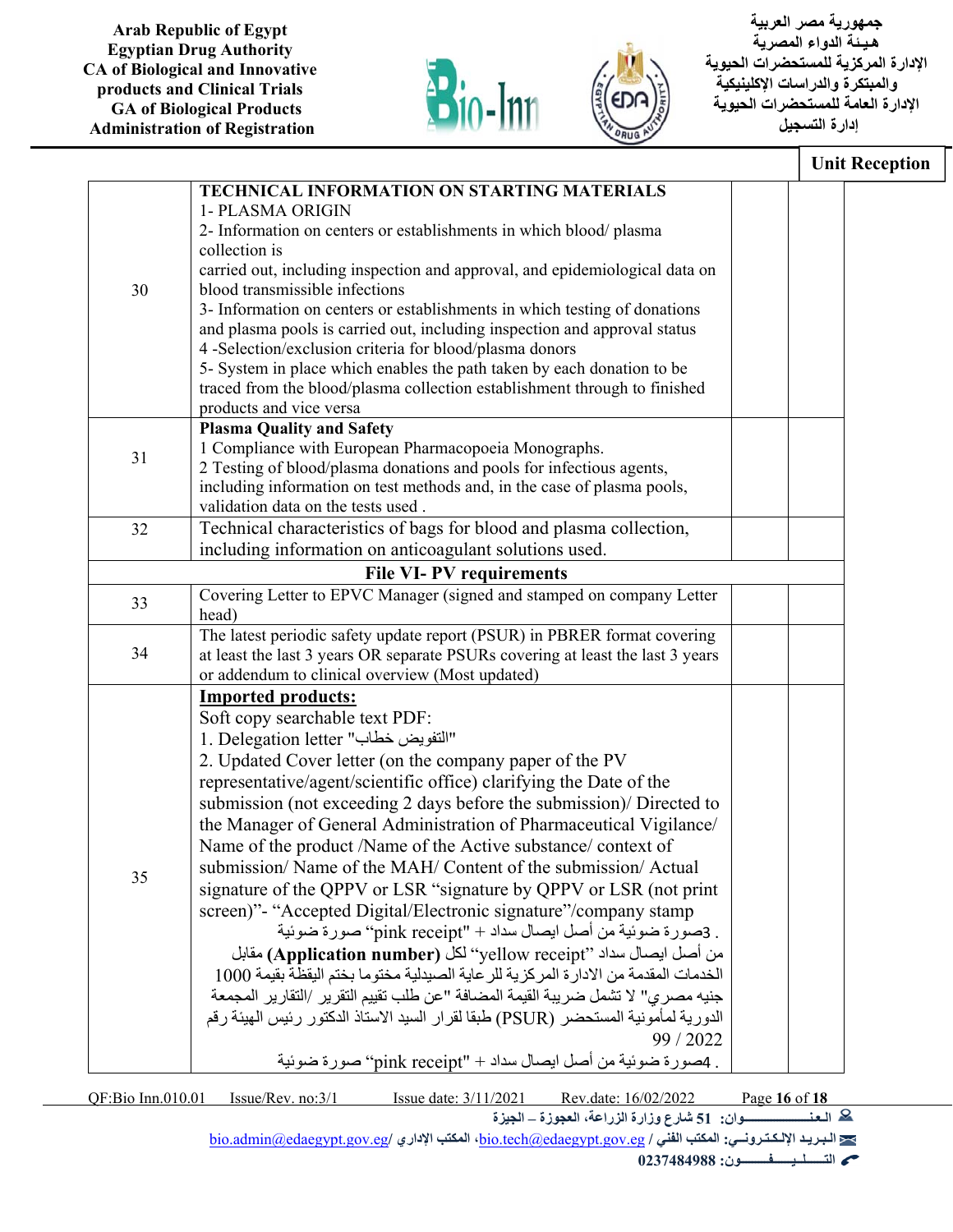



 **جمهورية مصر العربية هـيـ ئة الدواء المصرية الإدارة المركزية للمستحضرات الحيوية والمبتكرة والدراسات الإكلينيكية الإدارة العامة للمستحضرات الحيوية إدارة التسجيل**

|                   |                                                                                      |               | <b>Unit Reception</b> |
|-------------------|--------------------------------------------------------------------------------------|---------------|-----------------------|
|                   | من أصل ايصال سداد "yellow receipt" لكل (Application number) مقابل                    |               |                       |
|                   | الخدمات المقدمة من الادارة المركزية للر عاية الصيدلية مختوم ا بختم اليقظة بقيمة 1000 |               |                       |
|                   | جنيه مصري" لا تشمل ضريبة القيمة المضافة "عن طلب تقييم خطة إدارة المخاطر              |               |                       |
|                   | (RMP)طبقا لقرار السيد الاستاذ الدكتور رئيس الهيئة رقم2021 / 6 /                      |               |                       |
|                   | (موضحا بالايصال اسم المستحضر/المادة الفعالة/التركيز – الشكل الصبدلي/اطار التقديم /   |               |                       |
|                   | اسم الشركة صاحبة المستحضر)                                                           |               |                       |
|                   | 5. Confirmation e-mail by PSMF reception portal (as an evidence of                   |               |                       |
|                   | submission of the PSMF of the company to EPVC) OR Latest                             |               |                       |
|                   | released valid PSMF assessment report "for all concerned parties"                    |               |                       |
|                   | 6. Updated version of Summary of PSMF(s)/PSSF                                        |               |                       |
|                   | 7. In case of submission by PV representative or agent, the PV                       |               |                       |
|                   | rep./agent should submit an authorized and authenticated (by all                     |               |                       |
|                   | concerned parties) PV agreement between the MAH & the service                        |               |                       |
|                   | provider covering all the PV activities                                              |               |                       |
|                   | 8. The latest Periodic Safety Update Report (PSUR) in PSUR format                    |               |                       |
|                   | "as per GVP for Arab Countries V.2.0" covering at least the last 3                   |               |                       |
|                   | years OR separate PSURs covering at least the last 3 years.                          |               |                       |
|                   | 9. The most updated "EU/Global/Core-Risk Management Plan                             |               |                       |
|                   | (RMP)" of the product.                                                               |               |                       |
|                   | 10. The Egyptian display of EU-RMP                                                   |               |                       |
|                   | <b>Local Product:</b>                                                                |               |                       |
|                   | Soft copy searchable text PDF:                                                       |               |                       |
|                   | 1. Delegation letter تقويض خطاب                                                      |               |                       |
|                   | 2. Updated Cover letter (on the company paper of the PV                              |               |                       |
|                   | representative/agent/scientific office) clarifying the Date of the                   |               |                       |
|                   | submission (not exceeding 2 days before the submission)/ Directed to                 |               |                       |
|                   | the Manager of General Administration of Pharmaceutical Vigilance/                   |               |                       |
|                   | Name of the product /Name of the Active substance/ context of                        |               |                       |
|                   | submission/Name of the MAH/Content of the submission/Actual                          |               |                       |
|                   | signature of the QPPV "signature by QPPV (not print                                  |               |                       |
| 36                | screen)"/company stamp                                                               |               |                       |
|                   | . 3صورة ضوئية من أصل ايصال سداد + "pink receipt" صورة ضوئية                          |               |                       |
|                   | من أصل ايصال سداد ''yellow receipt'' لكل (Application number) مقابل                  |               |                       |
|                   | الخدمات المقدمة من الادارة المركزية للر عاية الصيدلية مختوم ا بختم اليقظة بقيمة 500  |               |                       |
|                   | جنيه مصري" لا تشمل ضريبة القيمة المضافة "عن طلب تقييم خطة إدارة المخاطر              |               |                       |
|                   | (RMP)طبقا لقرار السيد الاستاذ الدكتور رئيس الهيئة رقم2021 / 6 /                      |               |                       |
|                   | (موضحاً بالايصال اسم المستحضر /المادة الفعالة/التركيز – الشكل الصيدلي/اطار التقديم / |               |                       |
|                   | اسم الشركة صاحبة المستحضر)                                                           |               |                       |
|                   | 4. Confirmation e-mail by PSMF reception portal (as an evidence of                   |               |                       |
|                   | submission of the PSMF of the company to EPVC) or Latest released                    |               |                       |
|                   | valid PSMF assessment report "for all concerned parties"                             |               |                       |
|                   | 5. Updated version of Summary of PSMF(s)/PSSF                                        |               |                       |
| QF:Bio Inn.010.01 | Issue/Rev. no:3/1<br>Issue date: 3/11/2021<br>Rev.date: 16/02/2022                   | Page 17 of 18 |                       |

**الـعـنـــــــــــــــــــــوان: 51 شارع وزارة الزراعة، العجوزة – الجيزة**